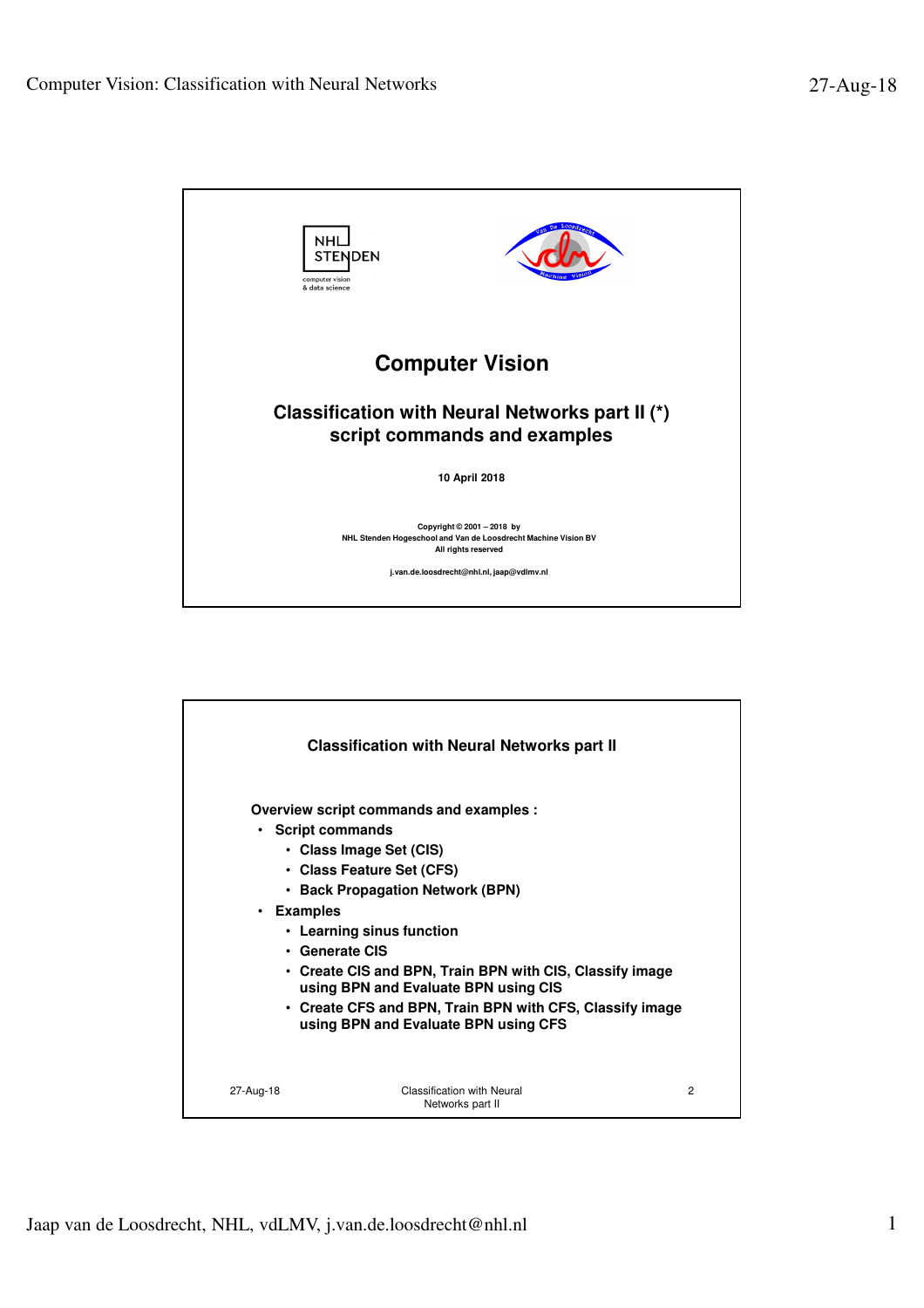| <b>Class Image Set commands</b>                                                                                                                                                                                                                                                                                                                                                                                                                                                                                                    |                                                       |   |  |
|------------------------------------------------------------------------------------------------------------------------------------------------------------------------------------------------------------------------------------------------------------------------------------------------------------------------------------------------------------------------------------------------------------------------------------------------------------------------------------------------------------------------------------|-------------------------------------------------------|---|--|
| Introduction:                                                                                                                                                                                                                                                                                                                                                                                                                                                                                                                      |                                                       |   |  |
| A CIS is a collection of images with their associated classes.<br>All images in a CIS must have the same image type and size.<br>The image type and size are defined when the CIS is created.<br>The info field gives a text description of the CIS. This info field is<br>defined when the CIS is created and the text should be between<br>quotes<"> and <"> if the text field contains spaces.<br>A CIS has a class table and for each class an image table.<br>Each image in an image table has its unique image index number. |                                                       |   |  |
| 27-Aug-18                                                                                                                                                                                                                                                                                                                                                                                                                                                                                                                          | <b>Classification with Neural</b><br>Networks part II | 3 |  |

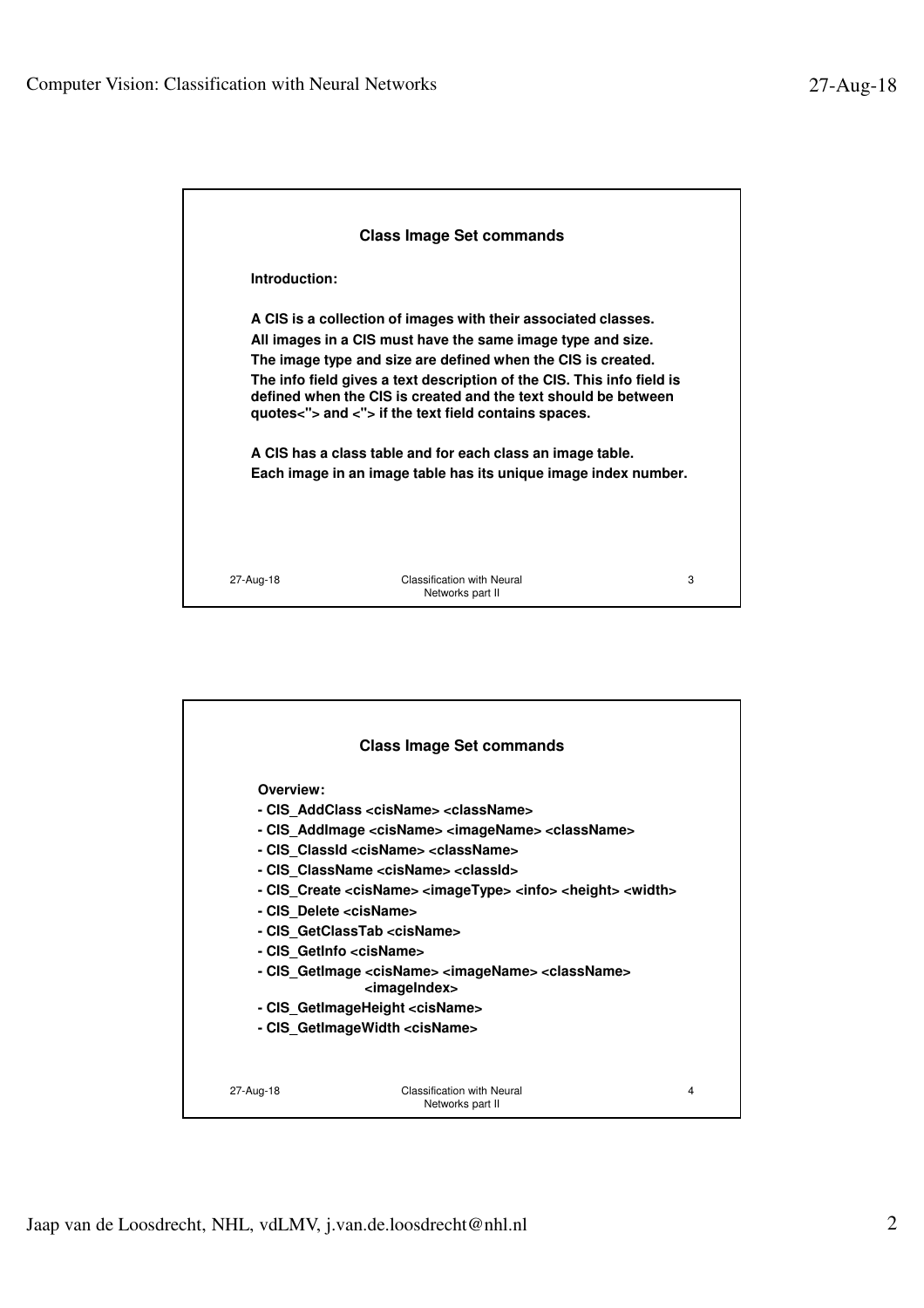

|                                        | <b>Class Image Set commands</b>                                                                                                                                                                                                                                                                                                                                                                                                                                                                                                                                   |   |
|----------------------------------------|-------------------------------------------------------------------------------------------------------------------------------------------------------------------------------------------------------------------------------------------------------------------------------------------------------------------------------------------------------------------------------------------------------------------------------------------------------------------------------------------------------------------------------------------------------------------|---|
| Add class to cis.<br>Add image to cis. | CIS AddClass <cisname> <classname><br/>Function result is string with classid.<br/>CIS AddImage <cisname> <imagename> <classname><br/>Function result is string with imageld.<br/>CIS ClassId <cisname> <classname><br/>Function result is string with classid.<br/>CIS ClassName <cisname> <classid><br/>Function result is string with class name.<br/>CIS Create <cisname> <imagetype> <info> <height> <width></width></height></info></imagetype></cisname></classid></cisname></classname></cisname></classname></imagename></cisname></classname></cisname> |   |
|                                        | Create an cis for specified image type with images of height x width.                                                                                                                                                                                                                                                                                                                                                                                                                                                                                             |   |
| 27-Aug-18                              | <b>Classification with Neural</b><br>Networks part II                                                                                                                                                                                                                                                                                                                                                                                                                                                                                                             | 6 |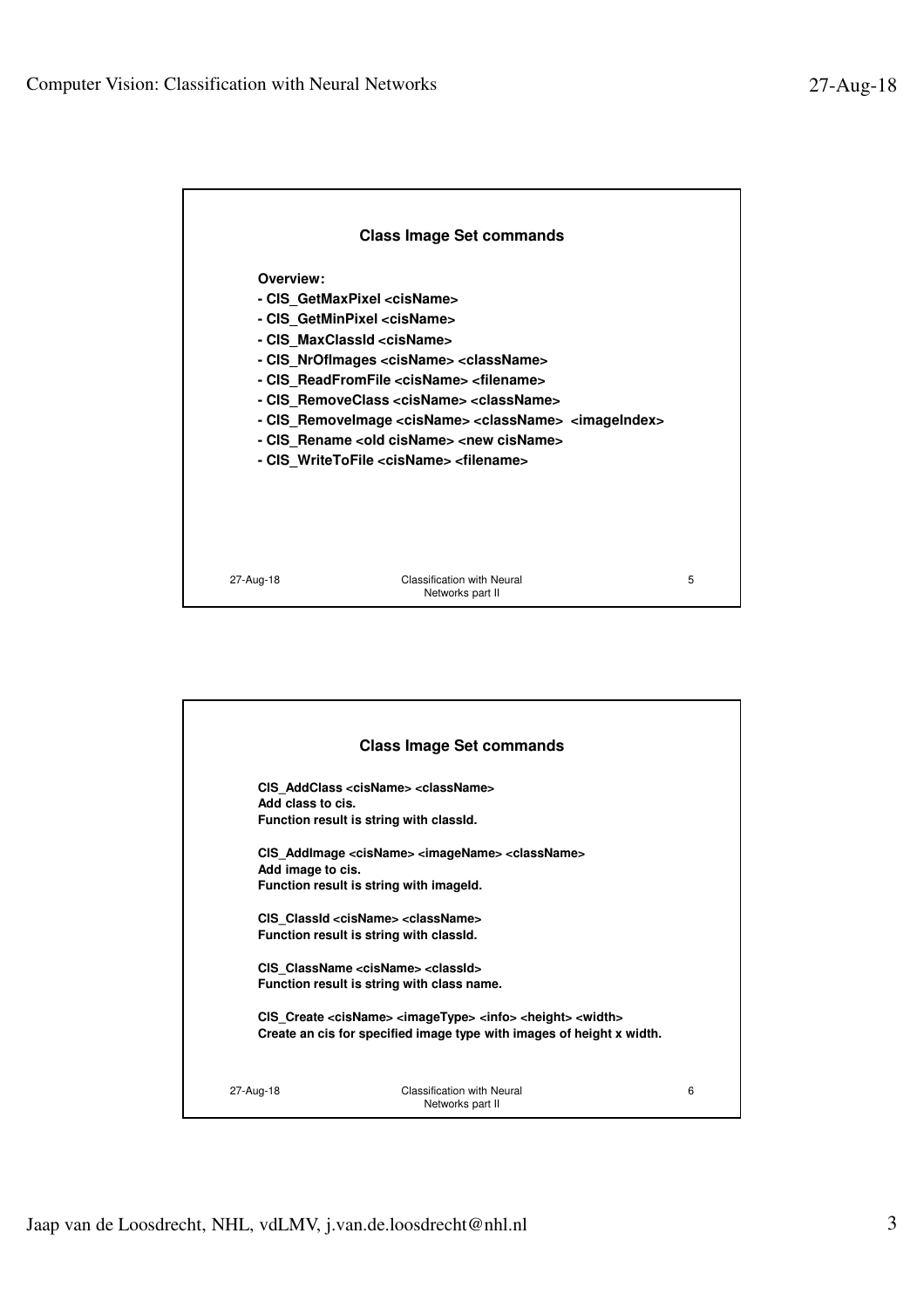| <b>Class Image Set commands</b> |                                                                                                                                                                           |   |  |  |
|---------------------------------|---------------------------------------------------------------------------------------------------------------------------------------------------------------------------|---|--|--|
|                                 | CIS Delete <cisname><br/>Delete specified cis.</cisname>                                                                                                                  |   |  |  |
|                                 | CIS GetClassTab <cisname><br/>Function result is string with class table.</cisname>                                                                                       |   |  |  |
|                                 | CIS GetInfo <cisname><br/>Function result is string with info field.</cisname>                                                                                            |   |  |  |
|                                 | CIS GetImage <cisname> <imagename> <classname> <imageindex><br/>Specified image in cis is copied to image with image name.</imageindex></classname></imagename></cisname> |   |  |  |
|                                 | CIS GetImageHeight <cisname><br/>Function result is string with height of images in cis.</cisname>                                                                        |   |  |  |
|                                 | CIS GetImageWidth <cisname><br/>Function result is string with width of images in cis.</cisname>                                                                          |   |  |  |
| 27-Aug-18                       | Classification with Neural<br>Networks part II                                                                                                                            | 7 |  |  |

|                                     | <b>Class Image Set commands</b>                                                                                     |   |
|-------------------------------------|---------------------------------------------------------------------------------------------------------------------|---|
|                                     | CIS GetMaxPixel <cisname><br/>Function result is string with max pixel value of all images in cis.</cisname>        |   |
| CIS GetMinPixel <cisname></cisname> | Function result is string with min pixel value of all images in cis.                                                |   |
| CIS MaxClassId <cisname></cisname>  | Function result is a string the largest classid in cis.                                                             |   |
|                                     | CIS NrOfImages <cisname> <classname><br/>Function result is a string the nr of images in cis.</classname></cisname> |   |
| Read cis from file.                 | CIS ReadFromFile <cisname> <filename></filename></cisname>                                                          |   |
| Remove class from cis.              | CIS RemoveClass <cisname> <classname></classname></cisname>                                                         |   |
| 27-Aug-18                           | Classification with Neural<br>Networks part II                                                                      | 8 |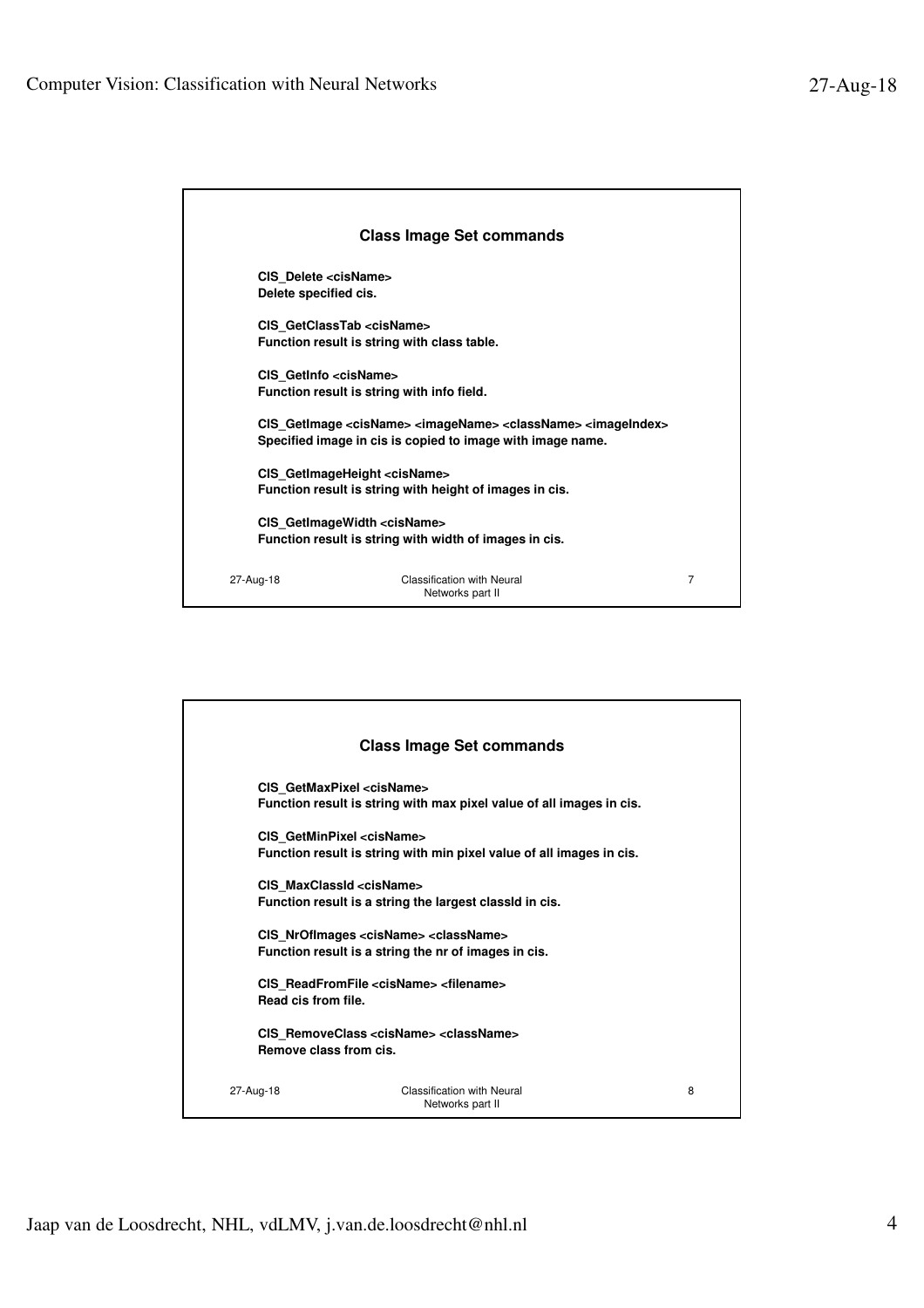|                    | <b>Class Image Set commands</b>                                                                                            |   |
|--------------------|----------------------------------------------------------------------------------------------------------------------------|---|
|                    | CIS_RemoveImage <cisname> <classname> <imageindex><br/>Remove specified image from cis.</imageindex></classname></cisname> |   |
|                    | CIS Rename <old cisname=""> <new cisname=""><br/>Rename cis from old name to new name.</new></old>                         |   |
| Write cis to file. | CIS WriteToFile <cisname> <filename></filename></cisname>                                                                  |   |
|                    |                                                                                                                            |   |
|                    |                                                                                                                            |   |
| 27-Aug-18          | <b>Classification with Neural</b>                                                                                          | 9 |
|                    | Networks part II                                                                                                           |   |

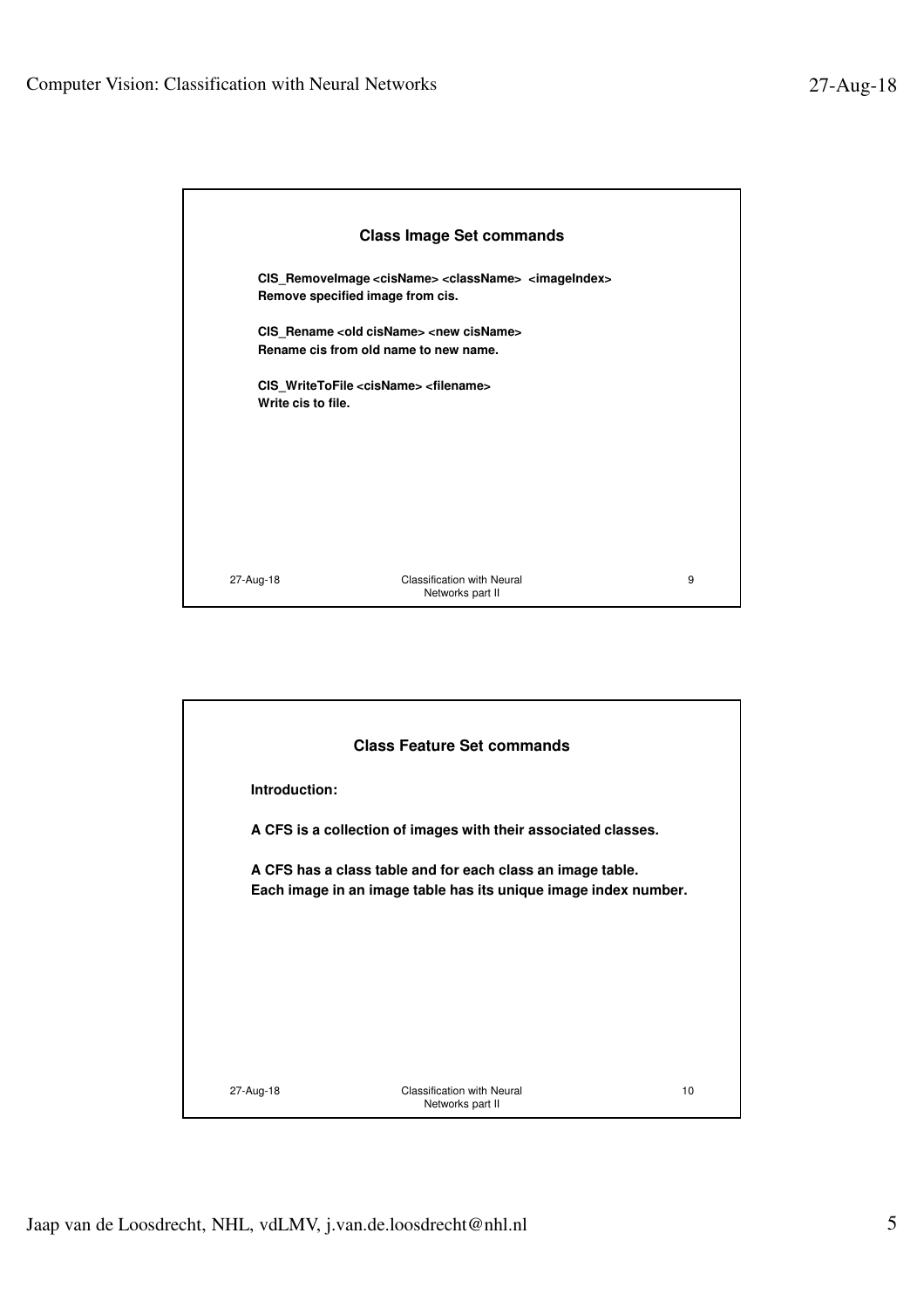| <b>Class Feature Set commands</b><br>Overview:<br>- CFS AddClass <cfsname> <classname><br/>- CFS AddFeature <cfsname> <featurename><br/>- CFS_AddImage <cfsname> <imagename> <classname></classname></imagename></cfsname></featurename></cfsname></classname></cfsname> |
|--------------------------------------------------------------------------------------------------------------------------------------------------------------------------------------------------------------------------------------------------------------------------|
|                                                                                                                                                                                                                                                                          |
|                                                                                                                                                                                                                                                                          |
|                                                                                                                                                                                                                                                                          |
|                                                                                                                                                                                                                                                                          |
|                                                                                                                                                                                                                                                                          |
|                                                                                                                                                                                                                                                                          |
|                                                                                                                                                                                                                                                                          |
| - CFS CalcFeatures <cfsname> <internalscriptname></internalscriptname></cfsname>                                                                                                                                                                                         |
| - CFS ClassId <cfsname> <classname></classname></cfsname>                                                                                                                                                                                                                |
| - CFS ClassName <cfsname> <classid></classid></cfsname>                                                                                                                                                                                                                  |
| - CFS Create <cfsname> <imagetype> <info></info></imagetype></cfsname>                                                                                                                                                                                                   |
| - CFS Delete <cfsname></cfsname>                                                                                                                                                                                                                                         |
| - CFS GetFeatureNameTab <cfsname></cfsname>                                                                                                                                                                                                                              |
| - CFS GetInfo < cfsName>                                                                                                                                                                                                                                                 |
| - CFS_GetImage <cfsname> <imagename> <classname> <imageindex></imageindex></classname></imagename></cfsname>                                                                                                                                                             |
| - CFS_GetMinMaxTab <cfsname></cfsname>                                                                                                                                                                                                                                   |
| - CFS GetNrFeatures <cfsname></cfsname>                                                                                                                                                                                                                                  |
| - CFS GetNrSelectedFeatures <cfsname></cfsname>                                                                                                                                                                                                                          |
| - CFS GetFeaturesImage <cfsname> <classname> <imageindex></imageindex></classname></cfsname>                                                                                                                                                                             |
| - CFS GetScriptName <cfsname></cfsname>                                                                                                                                                                                                                                  |
|                                                                                                                                                                                                                                                                          |
| <b>Classification with Neural</b><br>11<br>27-Aug-18<br>Networks part II                                                                                                                                                                                                 |

|                                        | <b>Class Feature Set commands</b>                                                                                                  |  |
|----------------------------------------|------------------------------------------------------------------------------------------------------------------------------------|--|
| Overview:                              |                                                                                                                                    |  |
|                                        | - CFS GetSelectedFeaturesImage < cfsName> < className> < imageIndex>                                                               |  |
| - CFS GetSelectTab <cfsname></cfsname> |                                                                                                                                    |  |
| - CFS_GetClassTab <cfsname></cfsname>  |                                                                                                                                    |  |
| - CFS MaxClassId <cfsname></cfsname>   |                                                                                                                                    |  |
|                                        | - CFS NrOflmages <cfsname> <classname></classname></cfsname>                                                                       |  |
|                                        | - CFS ReadFromFile <cfsname> <filename><br/>- CFS RemoveClass <cfsname> <classname></classname></cfsname></filename></cfsname>     |  |
|                                        | - CFS RemoveFeature <cfsname> <featurename></featurename></cfsname>                                                                |  |
|                                        | - CFS Removelmage <cfsname> <classname> <imageindex></imageindex></classname></cfsname>                                            |  |
|                                        | - CFS Rename <old cfsname=""> <new cfsname=""></new></old>                                                                         |  |
|                                        | - CFS SelectFeature <cfsname> <featurename> &lt;0 1&gt;</featurename></cfsname>                                                    |  |
|                                        | - CFS SetMinMaxTab <cfsname> <minmaxinputtab></minmaxinputtab></cfsname>                                                           |  |
|                                        |                                                                                                                                    |  |
|                                        |                                                                                                                                    |  |
|                                        | - CFS SetFeaturesImage <cfsname> <classname> <imageindex> <features></features></imageindex></classname></cfsname>                 |  |
|                                        | - CFS SetScriptName <cfsname> <scriptname><br/>- CFS SetSelectTab <cfsname> <selected></selected></cfsname></scriptname></cfsname> |  |
|                                        | - CFS WriteToFile <cfsname> <filename></filename></cfsname>                                                                        |  |
|                                        |                                                                                                                                    |  |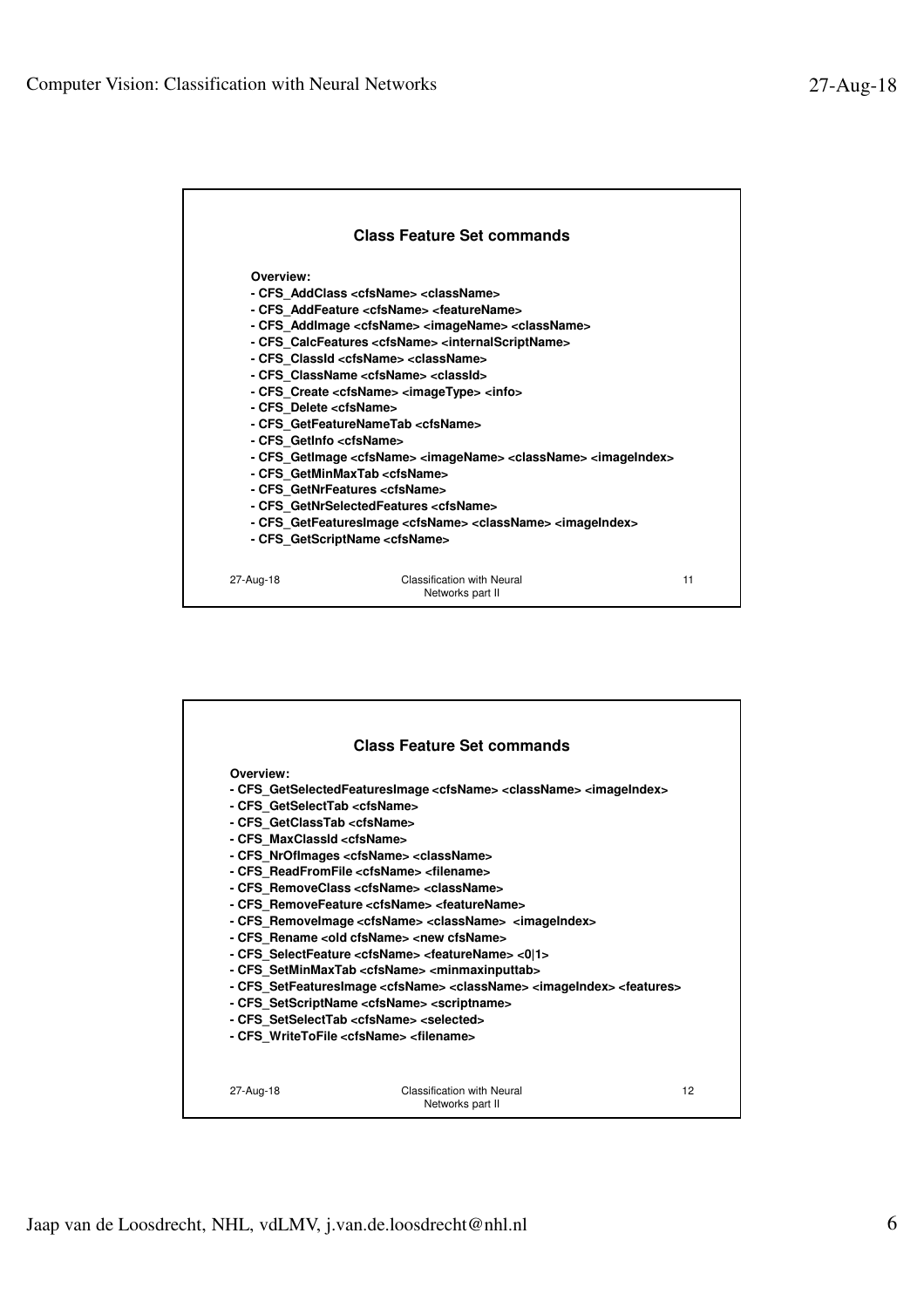| <b>Class Feature Set commands</b>                                                                                                   |                                                                                                                                                                    |    |  |
|-------------------------------------------------------------------------------------------------------------------------------------|--------------------------------------------------------------------------------------------------------------------------------------------------------------------|----|--|
| Add class to cfs.                                                                                                                   | CFS AddClass <cfsname> <classname><br/>Function result is string with classid.</classname></cfsname>                                                               |    |  |
|                                                                                                                                     | CFS AddFeature <cfsname> <featurename></featurename></cfsname>                                                                                                     |    |  |
| Add feature to cfs.                                                                                                                 |                                                                                                                                                                    |    |  |
|                                                                                                                                     | Function result is string with featureld.                                                                                                                          |    |  |
|                                                                                                                                     | CFS AddImage <cfsname> <imagename> <classname><br/>Add image with imageName to cfs for class className.</classname></imagename></cfsname>                          |    |  |
| all images in cfs.                                                                                                                  | CFS CalcFeatures <cfsname> <internalscriptname><br/>Execute internal script with internal Script Name to calculate all features for</internalscriptname></cfsname> |    |  |
| CFS Classid <cfsname> <classname><br/>Function result is string with classid for class with className in cfs.</classname></cfsname> |                                                                                                                                                                    |    |  |
| 27-Aug-18                                                                                                                           | Classification with Neural<br>Networks part II                                                                                                                     | 13 |  |

|                                                                                                                                                                           | <b>Class Feature Set commands</b>                                                                                                                     |    |  |
|---------------------------------------------------------------------------------------------------------------------------------------------------------------------------|-------------------------------------------------------------------------------------------------------------------------------------------------------|----|--|
|                                                                                                                                                                           | CFS ClassName <cfsname> <classid><br/>Function result is string with class name for classid in cfs.</classid></cfsname>                               |    |  |
| field of cfs.                                                                                                                                                             | CFS Create <cfsname> <imagetype> <info><br/>Create a cfs for specified image type and add text in info parameter to info</info></imagetype></cfsname> |    |  |
| CFS Delete <cfsname><br/>Delete specified cfs.</cfsname>                                                                                                                  |                                                                                                                                                       |    |  |
|                                                                                                                                                                           | CFS GetFeatureNameTab <cfsname><br/>Function result is string with all feature names.</cfsname>                                                       |    |  |
| CFS GetInfo <cfsname></cfsname>                                                                                                                                           | Function result is info field of cfs.                                                                                                                 |    |  |
| CFS GetImage <cfsname> <imagename> <classname> <imageindex><br/>Specified image in cfs is copied to image with image name.</imageindex></classname></imagename></cfsname> |                                                                                                                                                       |    |  |
| 27-Aug-18                                                                                                                                                                 | <b>Classification with Neural</b><br>Networks part II                                                                                                 | 14 |  |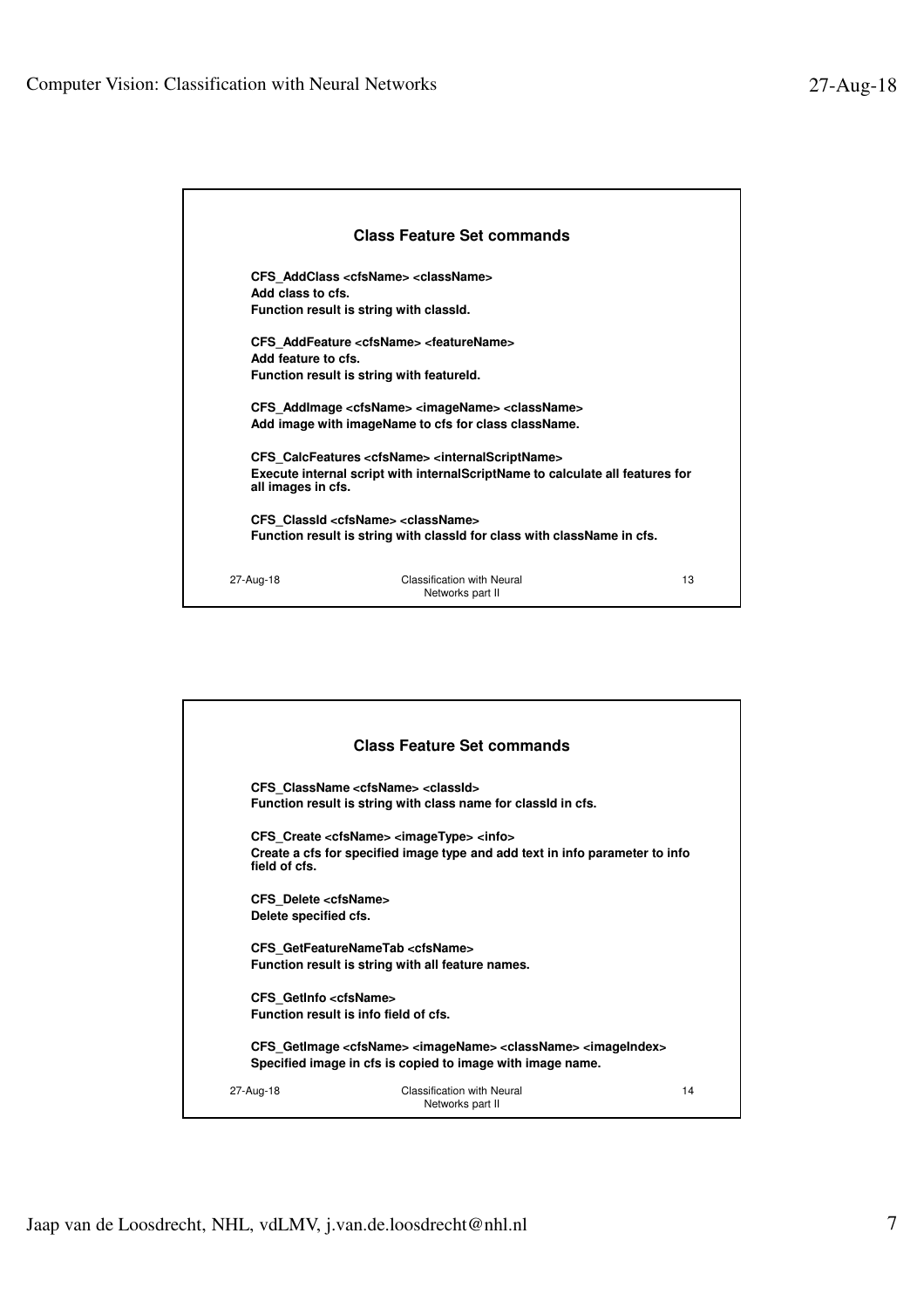|               | <b>Class Feature Set commands</b>                                                                                                                                                |    |
|---------------|----------------------------------------------------------------------------------------------------------------------------------------------------------------------------------|----|
|               | CFS GetMinMaxTab <cfsname><br/>Function result is string with MinMaxTable of cfs.</cfsname>                                                                                      |    |
|               | CFS GetNrFeatures <cfsname><br/>Function result is string with nr of features in cfs.</cfsname>                                                                                  |    |
|               | CFS GetNrSelectedFeatures <cfsname><br/>Function result is string with nr of selected features of cfs.</cfsname>                                                                 |    |
|               | CFS GetFeaturesImage <cfsname> <classname> <imageindex><br/>Function result is string with all features of selected image in cfs.</imageindex></classname></cfsname>             |    |
| the features. | CFS GetScriptName <cfsname><br/>Function result is string with internal script name of cfs used to calculated</cfsname>                                                          |    |
| cfs.          | CFS GetSelectedFeaturesImage <cfsname> <classname> <imageindex><br/>Function result is string with the selected features of selected image in</imageindex></classname></cfsname> |    |
| 27-Aug-18     | <b>Classification with Neural</b><br>Networks part II                                                                                                                            | 15 |

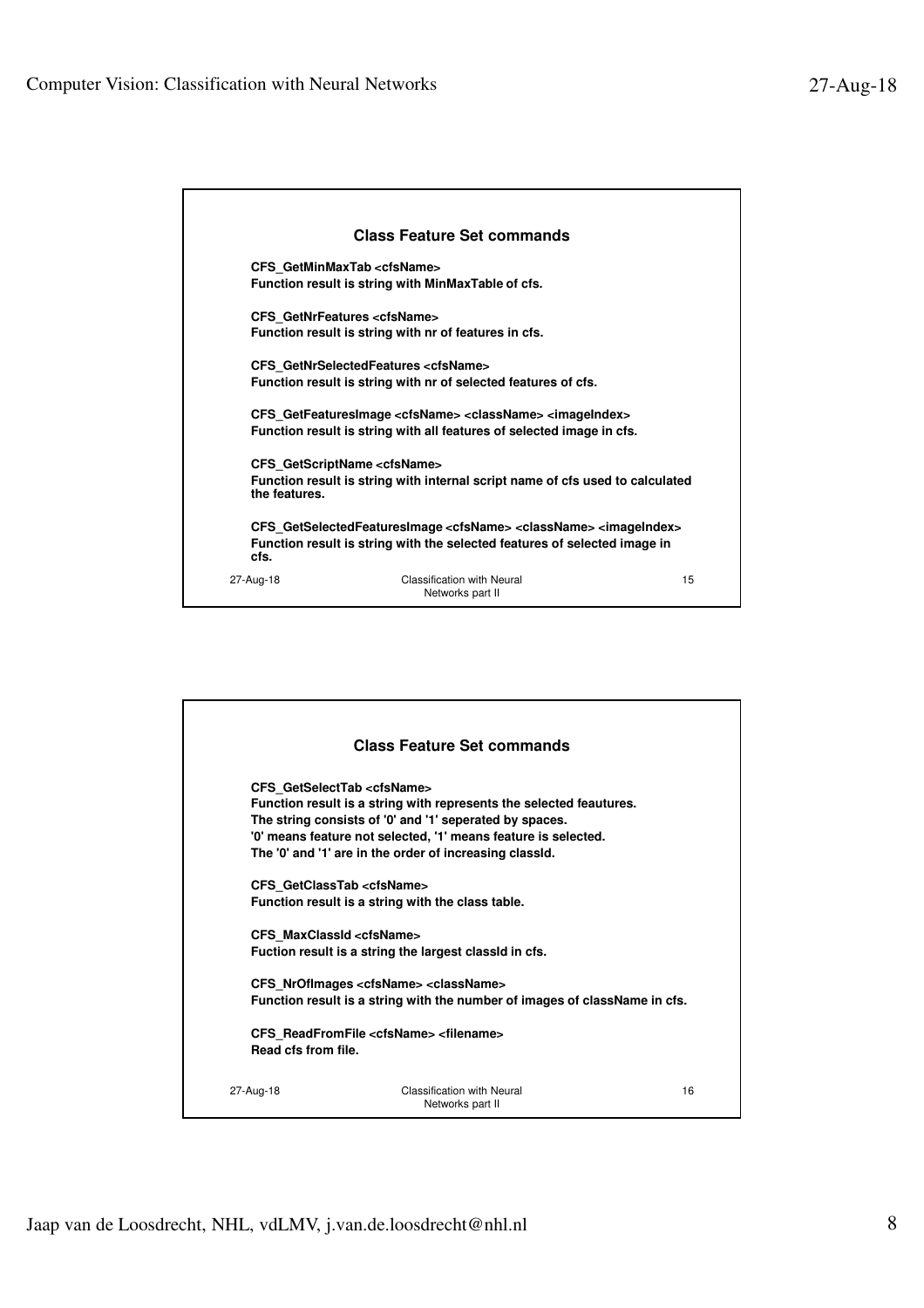|           | <b>Class Feature Set commands</b>                                                                                                                                |    |
|-----------|------------------------------------------------------------------------------------------------------------------------------------------------------------------|----|
| from cfs. | CFS RemoveClass <cfsname> <classname><br/>Remove class className from cfs, all images for className are deleted</classname></cfsname>                            |    |
|           | CFS RemoveFeature <cfsname> <featurename><br/>Remove feature with featureName from cfs.</featurename></cfsname>                                                  |    |
|           | CFS Removelmage <cfsname> <classname> <imageindex><br/>Remove specified image from cfs.</imageindex></classname></cfsname>                                       |    |
|           | CFS Rename <old cfsname=""> <new cfsname=""><br/>Rename cfs from old name to new name.</new></old>                                                               |    |
| cfs.      | CFS SelectFeature <cfsname> <featurename> &lt;0 1&gt;<br/>Include ('1') or remove ('0') specified feature to selected set of features of</featurename></cfsname> |    |
| 27-Aug-18 | <b>Classification with Neural</b><br>Networks part II                                                                                                            | 17 |

| <b>Class Feature Set commands</b>                                                                                                                                                                                                                                                                |                                                                                                                                                                  |    |  |
|--------------------------------------------------------------------------------------------------------------------------------------------------------------------------------------------------------------------------------------------------------------------------------------------------|------------------------------------------------------------------------------------------------------------------------------------------------------------------|----|--|
| Set minMaxTab of cfs.                                                                                                                                                                                                                                                                            | CFS SetMinMaxTab <cfsname> <minmaxinputtab></minmaxinputtab></cfsname>                                                                                           |    |  |
|                                                                                                                                                                                                                                                                                                  | CFS SetFeaturesImage <cfsname> <classname> <imageindex><br/><features><br/>Set features of specified image in cfs.</features></imageindex></classname></cfsname> |    |  |
| cfs.                                                                                                                                                                                                                                                                                             | CFS SetScriptName <cfsname> <scriptname><br/>Set name of internal script used to calculate the features for all images in</scriptname></cfsname>                 |    |  |
| CFS SetSelectTab <cfsname> <selected><br/>Set selected features of cfs.<br/>The selected string consists of '0' and '1' seperated by spaces.<br/>'0' means feature not selected, '1' means feature is selected.<br/>The '0' and '1' are in the order of increasing classid.</selected></cfsname> |                                                                                                                                                                  |    |  |
| 27-Aug-18                                                                                                                                                                                                                                                                                        | Classification with Neural<br>Networks part II                                                                                                                   | 18 |  |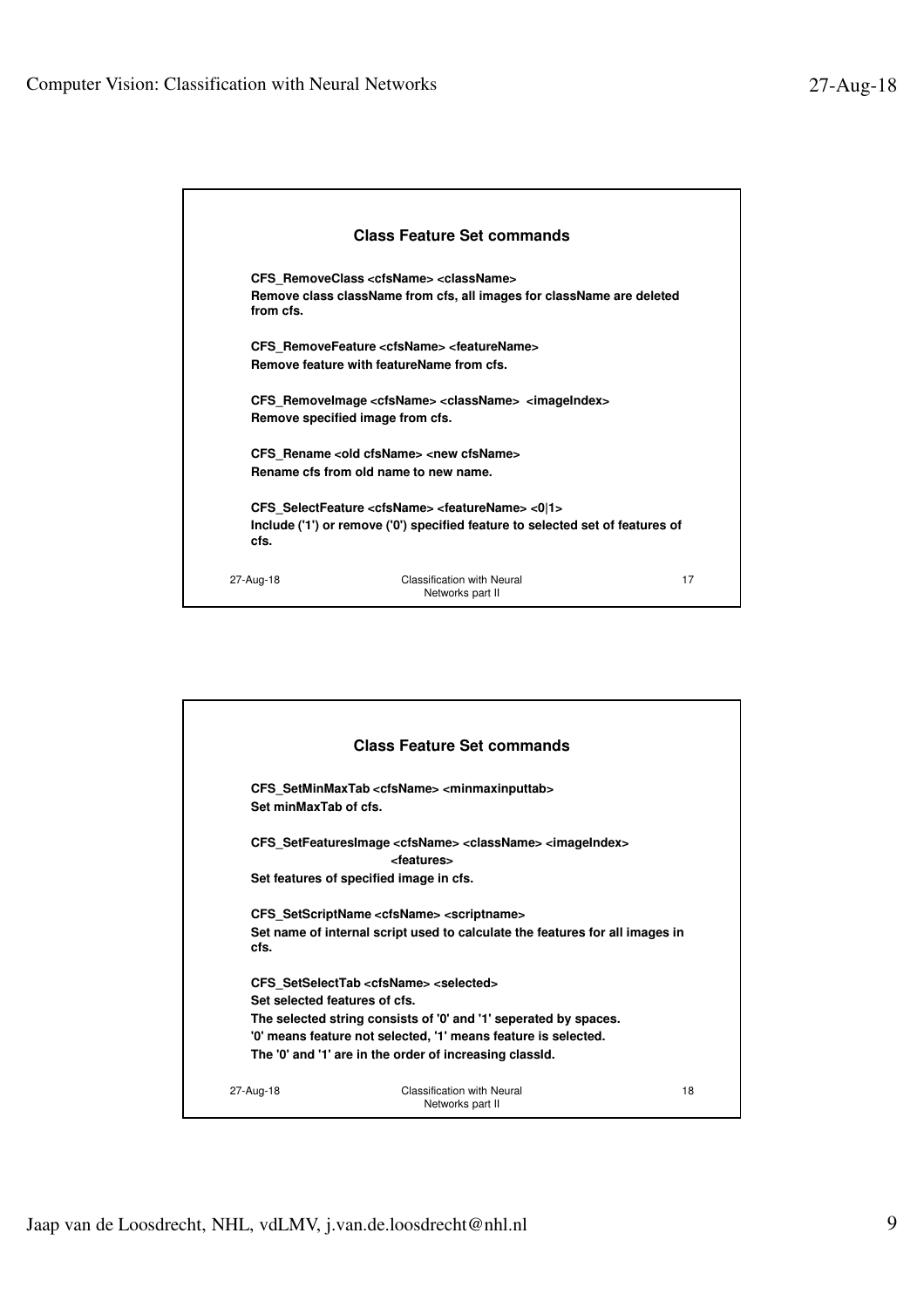

|                                                                                                                                                                                                                                                             | <b>Back Propagation Network commands</b>                                                                                                                                                                                                                                                                                                                                                                                                                                                                                                                                                                                                                                                                                                                                                                                                                                                                                                                                                                                                                                                                              |    |
|-------------------------------------------------------------------------------------------------------------------------------------------------------------------------------------------------------------------------------------------------------------|-----------------------------------------------------------------------------------------------------------------------------------------------------------------------------------------------------------------------------------------------------------------------------------------------------------------------------------------------------------------------------------------------------------------------------------------------------------------------------------------------------------------------------------------------------------------------------------------------------------------------------------------------------------------------------------------------------------------------------------------------------------------------------------------------------------------------------------------------------------------------------------------------------------------------------------------------------------------------------------------------------------------------------------------------------------------------------------------------------------------------|----|
| Overview:<br>- BPN Classify <bpnname> <inputs><br/><selected> &lt;&amp;\$array&gt;<br/><maxoutput> &lt;\$layerdescrtab&gt;<br/><bias> &lt;\$minMaxInputTab&gt;<br/><nrhiddens2> <bias></bias></nrhiddens2></bias></maxoutput></selected></inputs></bpnname> | - BPN ClassifyFeatures <bpnname> <image/> <iscript><br/>- BPN ClassifySelectedFeatures <bpnname> <image/> <iscript> <selected><br/>- BPN ClassifyFeaturesOutputTab <br/>&gt; <br/>&gt;bpnName&gt;<image/><iscript>&lt;&amp;\pd&gt;&lt;&gt;<br/>- BPN ClassifySelectedFeaturesOutputTab <bpnname> <image/> <iscript><br/>- BPN Classifylmage <bpnname> <image/><br/>- BPN ClassifylmageOutputTab <br/>&gt; <br/> clmage&gt;&lt;<a< a="">\$stray&gt;<br/>- BPN Create <bpnname> <func> <br <=""/>bias&gt; &lt;\$minMaxInputTab&gt; <minoutput><br>- BPN CreateClassifier <bpnname> <hiddens1> <hiddens2> <nrclasses><br/>- BPN_CreateFeatureClassifier <bpnname> <cfsname> <nrhiddens1><br/>- BPN CreatelmageClassifier <bpnname> <imagetype> <nrpixels><br/><hiddens1> <hiddens2> <nrclasses> <bias> &lt;\$minMaxInputTab&gt;</bias></nrclasses></hiddens2></hiddens1></nrpixels></imagetype></bpnname></nrhiddens1></cfsname></bpnname></nrclasses></hiddens2></hiddens1></bpnname></br></minoutput></func></bpnname></a<></bpnname></iscript></bpnname></iscript></selected></iscript></bpnname></iscript></bpnname> |    |
| - BPN Delete " <bpnname></bpnname>                                                                                                                                                                                                                          |                                                                                                                                                                                                                                                                                                                                                                                                                                                                                                                                                                                                                                                                                                                                                                                                                                                                                                                                                                                                                                                                                                                       |    |
|                                                                                                                                                                                                                                                             | - BPN_EvaluateClass <bpnname> <input/> <classexp></classexp></bpnname>                                                                                                                                                                                                                                                                                                                                                                                                                                                                                                                                                                                                                                                                                                                                                                                                                                                                                                                                                                                                                                                |    |
| 27-Aug-18                                                                                                                                                                                                                                                   | <b>Classification with Neural</b><br>Networks part II                                                                                                                                                                                                                                                                                                                                                                                                                                                                                                                                                                                                                                                                                                                                                                                                                                                                                                                                                                                                                                                                 | 20 |
|                                                                                                                                                                                                                                                             |                                                                                                                                                                                                                                                                                                                                                                                                                                                                                                                                                                                                                                                                                                                                                                                                                                                                                                                                                                                                                                                                                                                       |    |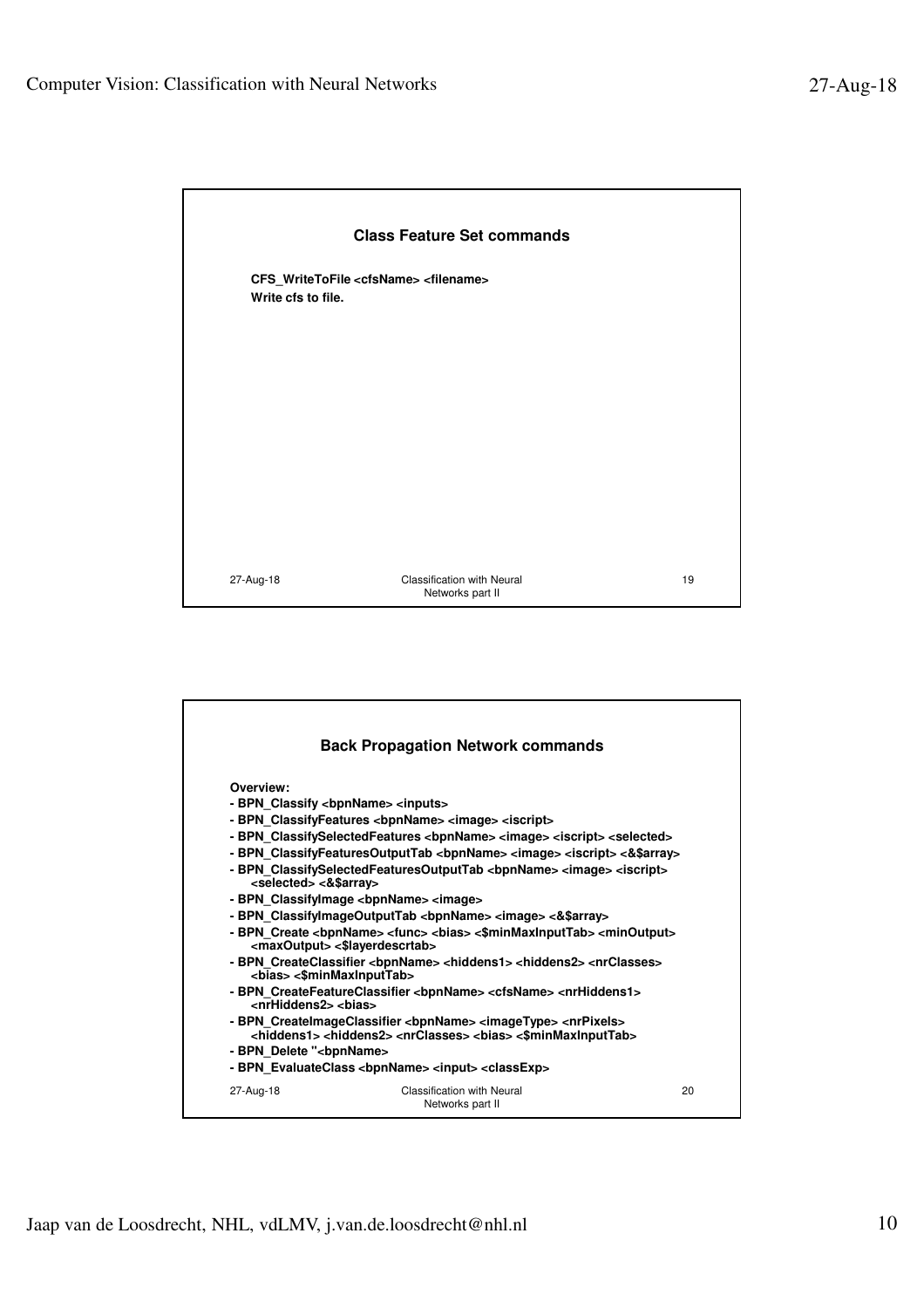

|                        | <b>Back Propagation Network commands</b>                                                                                                                                                                                                                                                                                                                                        |    |
|------------------------|---------------------------------------------------------------------------------------------------------------------------------------------------------------------------------------------------------------------------------------------------------------------------------------------------------------------------------------------------------------------------------|----|
|                        |                                                                                                                                                                                                                                                                                                                                                                                 |    |
| Overview:              |                                                                                                                                                                                                                                                                                                                                                                                 |    |
|                        | - BPN SetNameLearnSet <bpnname> <name learn="" set=""></name></bpnname>                                                                                                                                                                                                                                                                                                         |    |
|                        | - BPN Train<br>><br>><br><br><br>Learn<br>Rate> <moment<br></moment<br> <stand><starget<></starget<> <starget<></starget<> <starget<></starget<> <starget<></starget<> <starget<></starget<> <starget<></starget<> <starget<></starget<> <starget<></starget<> <starget<></starget<> <starget<></starget<> <starget<></starget<> <starget<< td=""><td></td></starget<<></stand> |    |
| <\$inputs> <\$targets> | - BPN_TrainSet <bpnname> <nrofepochs> <learnrate> <momentum></momentum></learnrate></nrofepochs></bpnname>                                                                                                                                                                                                                                                                      |    |
|                        | - BPN TrainClass <bpnname> <learnrate> <momentum> &lt;\$input&gt; <class></class></momentum></learnrate></bpnname>                                                                                                                                                                                                                                                              |    |
|                        | - BPN TrainClassSet <bpnname> <nrofepochs> <learnrate> <momentum><br/><setsize> &lt;\$input class&gt; &lt;\$classes&gt;</setsize></momentum></learnrate></nrofepochs></bpnname>                                                                                                                                                                                                 |    |
|                        | - BPN TrainImage <bpnname> <learnrate> <momentum> <image/> <class></class></momentum></learnrate></bpnname>                                                                                                                                                                                                                                                                     |    |
|                        | - BPN_TrainImageSet <bpnname> <nrofepochs> <learnrate> <momentum><br/><setsize> &lt;\$images&gt; &lt;\$classes&gt;</setsize></momentum></learnrate></nrofepochs></bpnname>                                                                                                                                                                                                      |    |
| <momentum></momentum>  | - BPN TrainCIS <bpnname> <cisname> <nrofepochs> <learnrate></learnrate></nrofepochs></cisname></bpnname>                                                                                                                                                                                                                                                                        |    |
|                        | - BPN WriteToFile <bpnname> <filename></filename></bpnname>                                                                                                                                                                                                                                                                                                                     |    |
|                        |                                                                                                                                                                                                                                                                                                                                                                                 |    |
|                        |                                                                                                                                                                                                                                                                                                                                                                                 |    |
|                        |                                                                                                                                                                                                                                                                                                                                                                                 |    |
| 27-Aug-18              | Classification with Neural                                                                                                                                                                                                                                                                                                                                                      | 22 |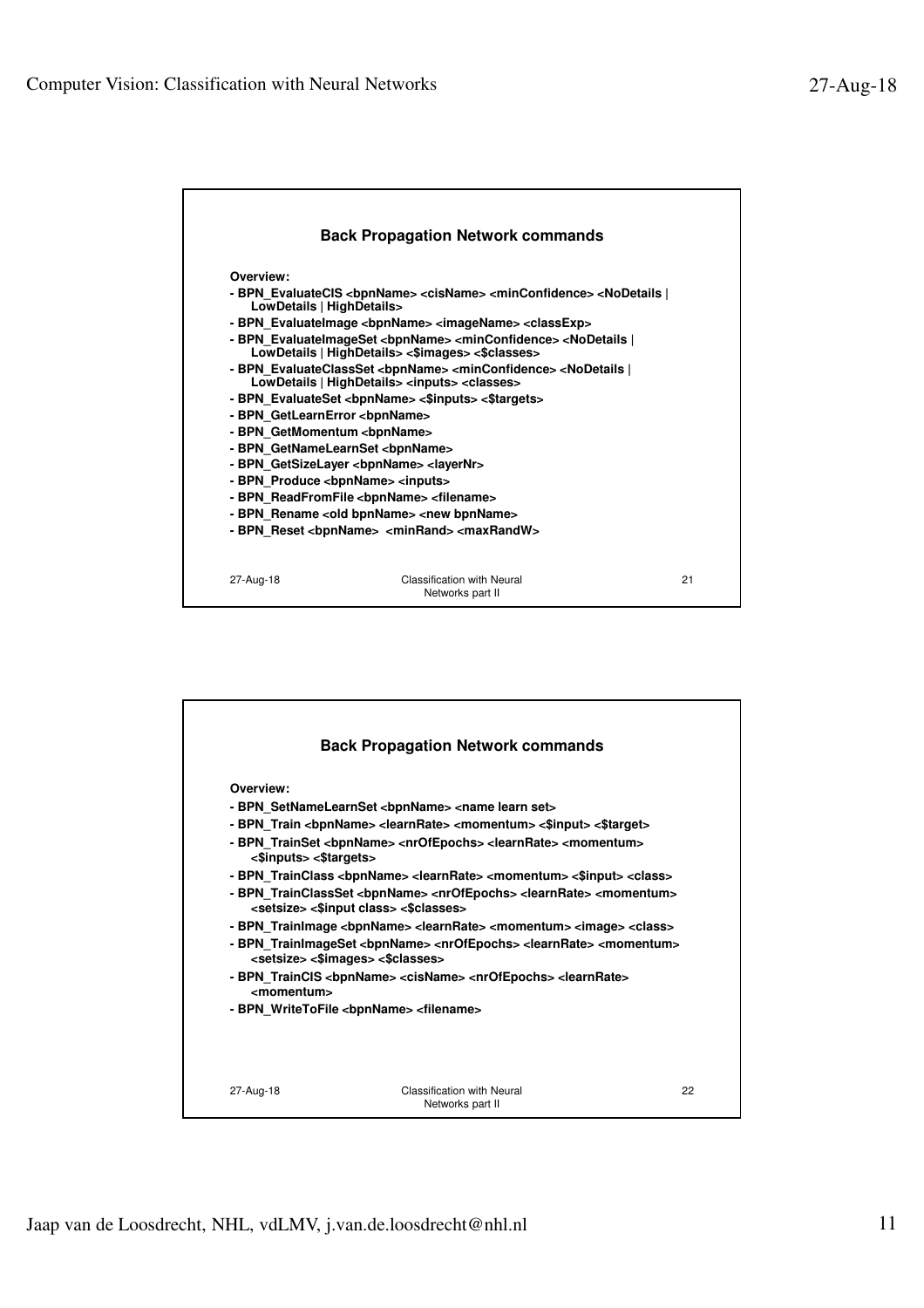|           | <b>Back Propagation Network commands</b>                                                                                                                                                                                                                                                                                                                                                                                                                                                                                                                                                                                                          |    |
|-----------|---------------------------------------------------------------------------------------------------------------------------------------------------------------------------------------------------------------------------------------------------------------------------------------------------------------------------------------------------------------------------------------------------------------------------------------------------------------------------------------------------------------------------------------------------------------------------------------------------------------------------------------------------|----|
| space.    | BPN Classify <bpnname> <inputs><br/>Classify with specified inputs, function result is string with classId and<br/>confidence seperated with a space.<br/>bpnName: name of bpn variable.<br/>inputs: string with all inputs separated by space.<br/>BPN_ClassifyFeatures <bpnname> <image/> <iscript><br/>Classify image with feature classifier.<br/>Features are calculated with internal script, %p1 is image.<br/>Function result is string with classid and confidence seperated with a<br/>bpnName: name of bpn variable.<br/>image: name of image to classify<br/>iscript: name of internal script.</iscript></bpnname></inputs></bpnname> |    |
| 27-Aug-18 | <b>Classification with Neural</b><br>Networks part II                                                                                                                                                                                                                                                                                                                                                                                                                                                                                                                                                                                             | 23 |

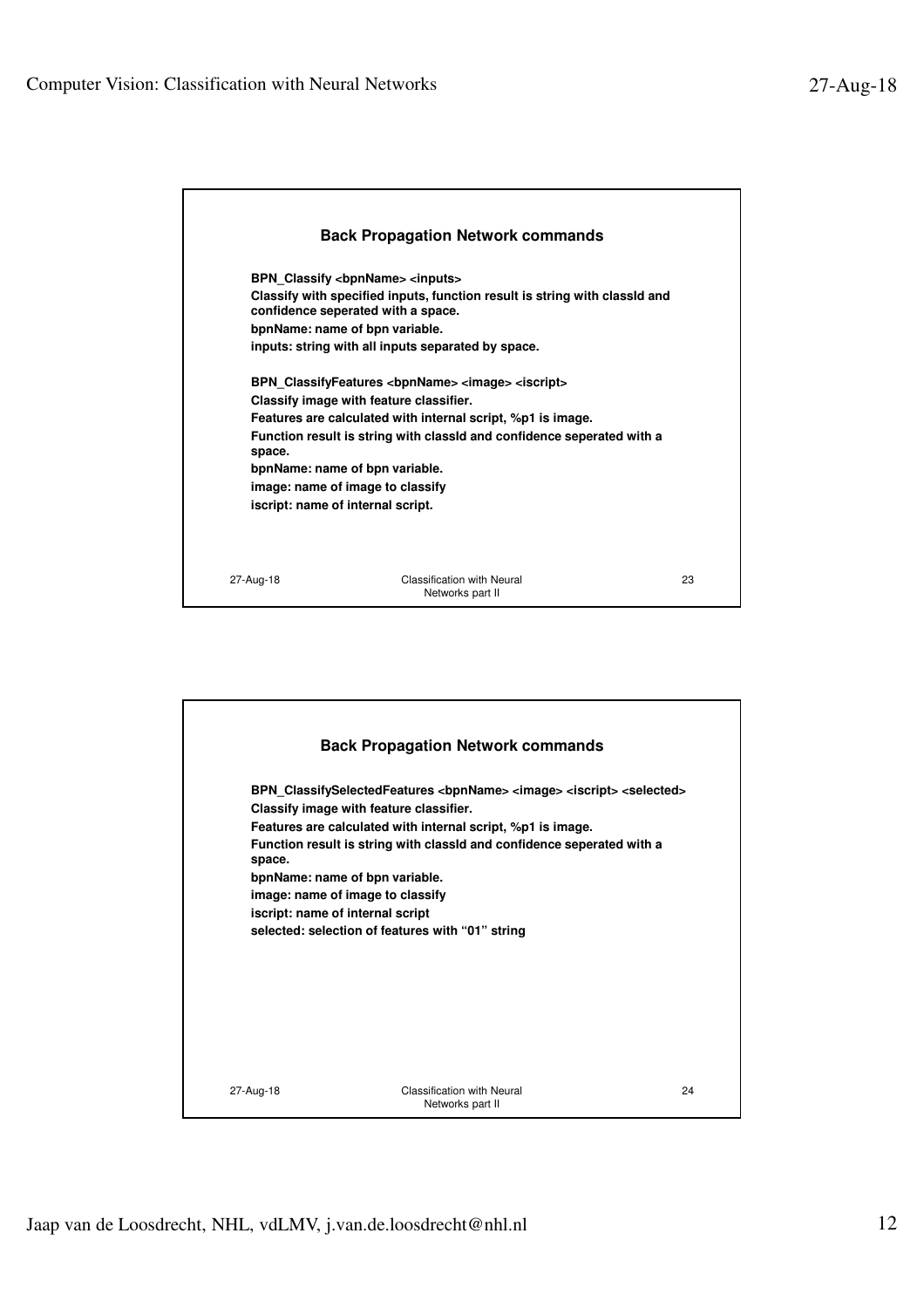

|                                                              | <b>Back Propagation Network commands</b>                                                                                                                                                                                                                                                                                                                                                                                                                                                                      |    |
|--------------------------------------------------------------|---------------------------------------------------------------------------------------------------------------------------------------------------------------------------------------------------------------------------------------------------------------------------------------------------------------------------------------------------------------------------------------------------------------------------------------------------------------------------------------------------------------|----|
| <selected> &lt;&amp;\$array&gt;<br/>output values</selected> | BPN ClassifySelectedFeaturesOutputTab<br><br>bpnName> <image/> <iscript><br/>Classify image with feature classifier.<br>Features are calculated with internal script, %p1 is image.<br/>Function result is the confidence.<br/>bpnName: name of bpn variable.<br/>image: name of image to classify<br/>iscript: name of internal script<br/>selected: selection of features with "01" string<br/>&amp;\$array: an array with tupples (<classid>,<output>) sorted on highest</output></classid></br></iscript> |    |
| 27-Aug-18                                                    | Classification with Neural<br>Networks part II                                                                                                                                                                                                                                                                                                                                                                                                                                                                | 26 |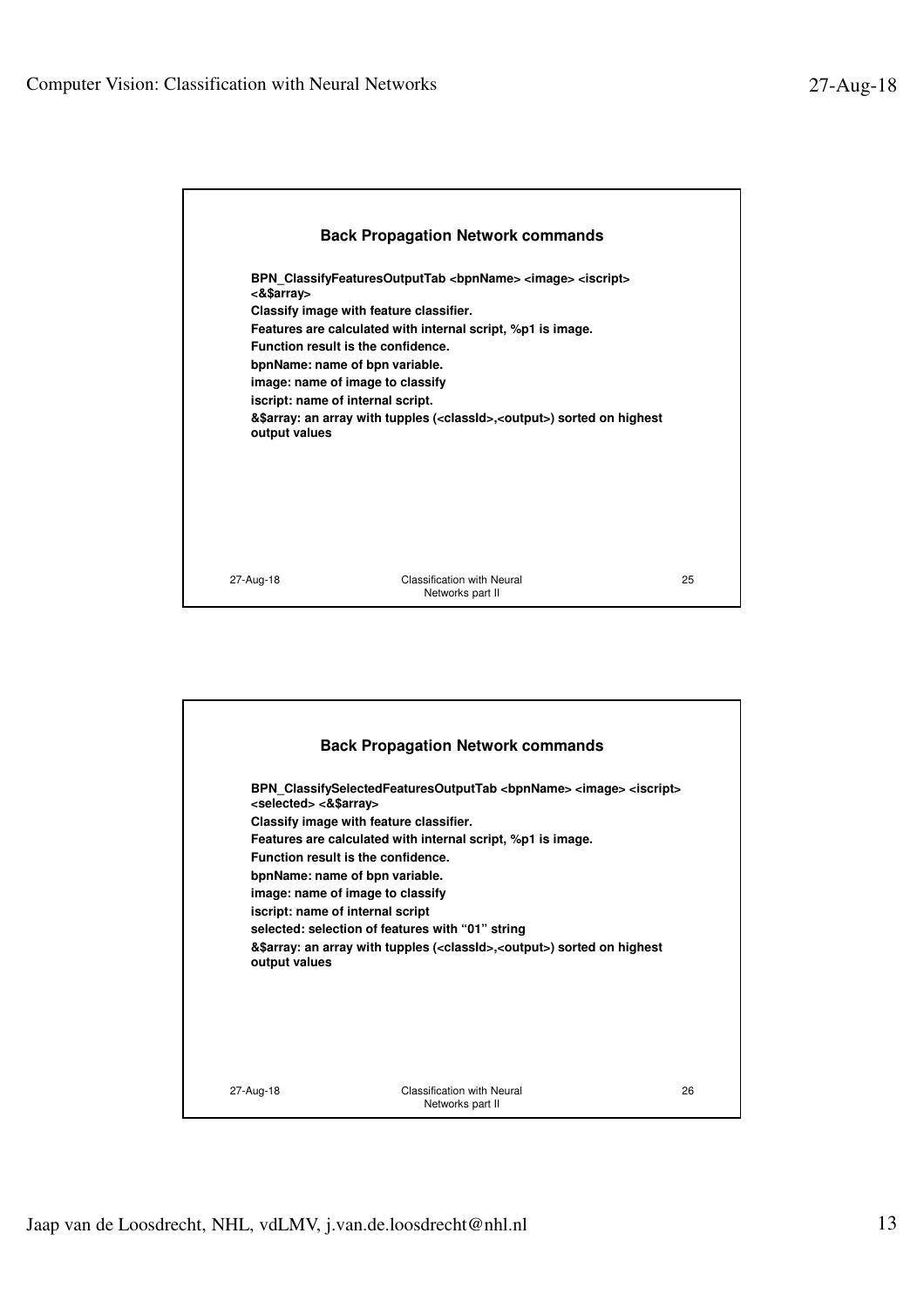|                         | <b>Back Propagation Network commands</b>                                                                                                                                                                                                                    |    |
|-------------------------|-------------------------------------------------------------------------------------------------------------------------------------------------------------------------------------------------------------------------------------------------------------|----|
| space.                  | BPN Classifylmage <bpnname> <image/><br/>Classify image with image classifier.<br/>Function result is string with classid and confidence seperated with a<br/>bpnName: name of bpn variable.<br/>image: name of image to classify</bpnname>                 |    |
| space.<br>output values | BPN ClassifylmageOutputTab<br><br>bpnName> <image/> <&\$array><br>Classify image with image classifier.<br>Function result is string with classid and confidence seperated with a<br>bpnName: name of bpn variable.<br>image: name of image to classify<br> |    |
| 27-Aug-18               | Classification with Neural<br>Networks part II                                                                                                                                                                                                              | 27 |

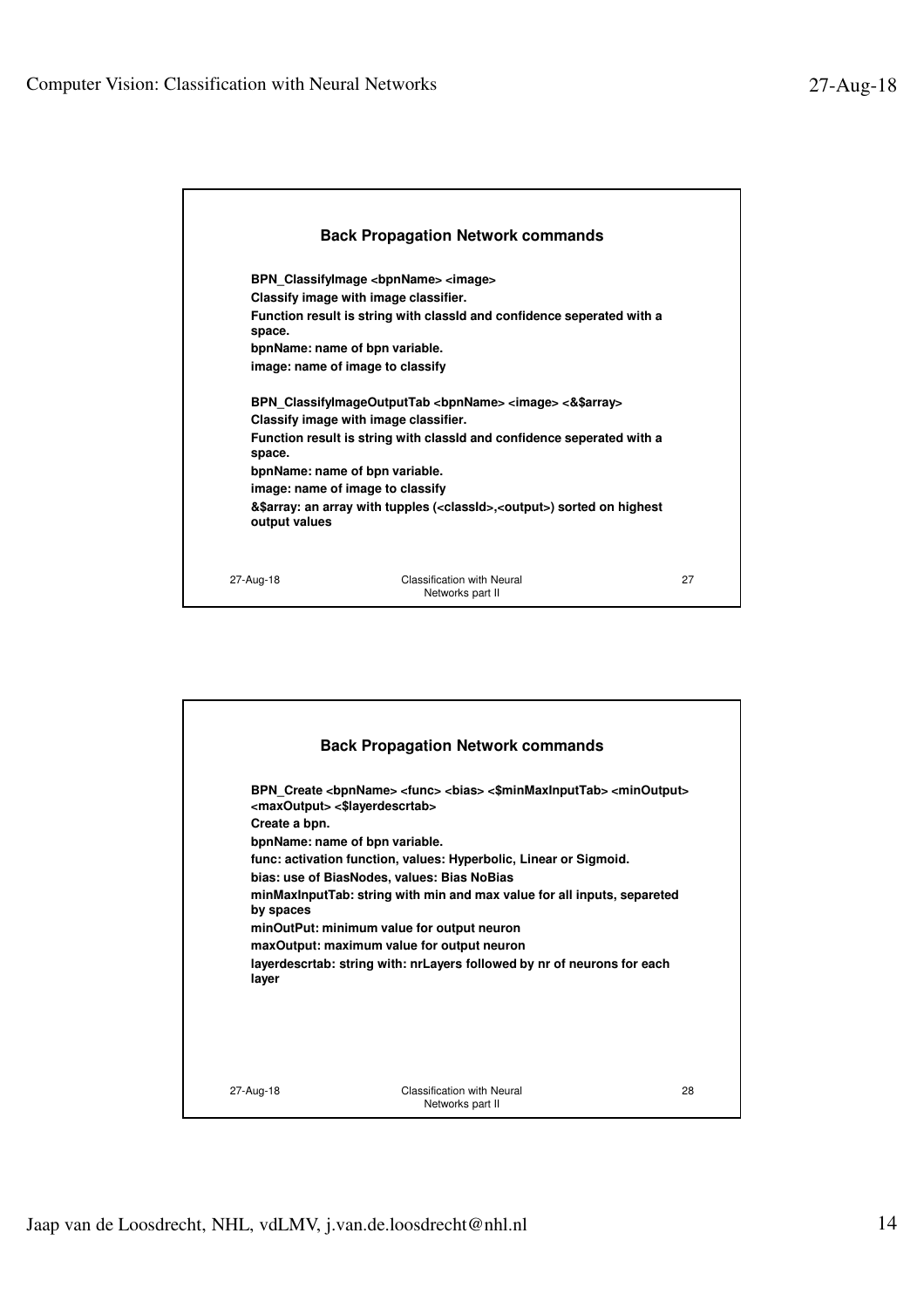

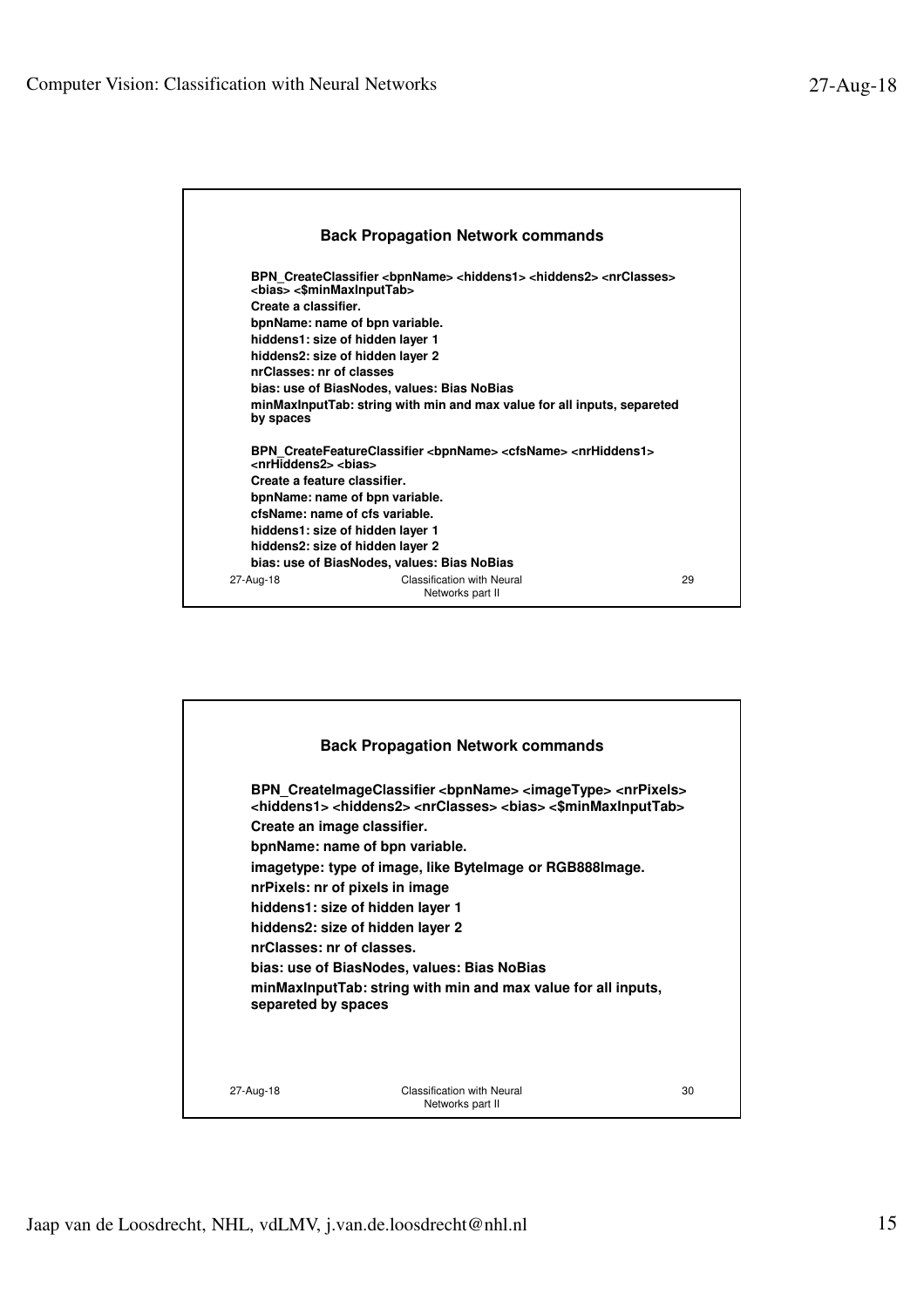

|                                              | <b>Back Propagation Network commands</b>                                                                                                                                                                                      |    |
|----------------------------------------------|-------------------------------------------------------------------------------------------------------------------------------------------------------------------------------------------------------------------------------|----|
| LowDetails   HighDetails><br>Evaluate a CIS. | BPN EvaluateCIS <bpnname> <cisname> <minconfidence> <nodetails  <br="">Function result is a string with:</nodetails></minconfidence></cisname></bpnname>                                                                      |    |
| classications by:                            | maxError, meanError, nr of missclassifications and nr of low confidences<br>If not NoDetails is specified the result string is expanded for all miss<br>expected classid, result, classid, confidence, imagelndex and if high |    |
| confidences by:                              | details all values for all output neurons.<br>If not NoDetails is specified the result string is expanded for all low<br>expected classid, result, classid, confidence, imagelndex and if high                                |    |
|                                              | details all values for all output neurons.<br>bpnName: name of bpn variable.<br>cisName: name of cis variable.<br>minConfidence: the minimum value for the confidence wanted.                                                 |    |
|                                              | details: NoDetails, LowDetails or HighDetails.                                                                                                                                                                                |    |
| 27-Aug-18                                    | <b>Classification with Neural</b><br>Networks part II                                                                                                                                                                         | 32 |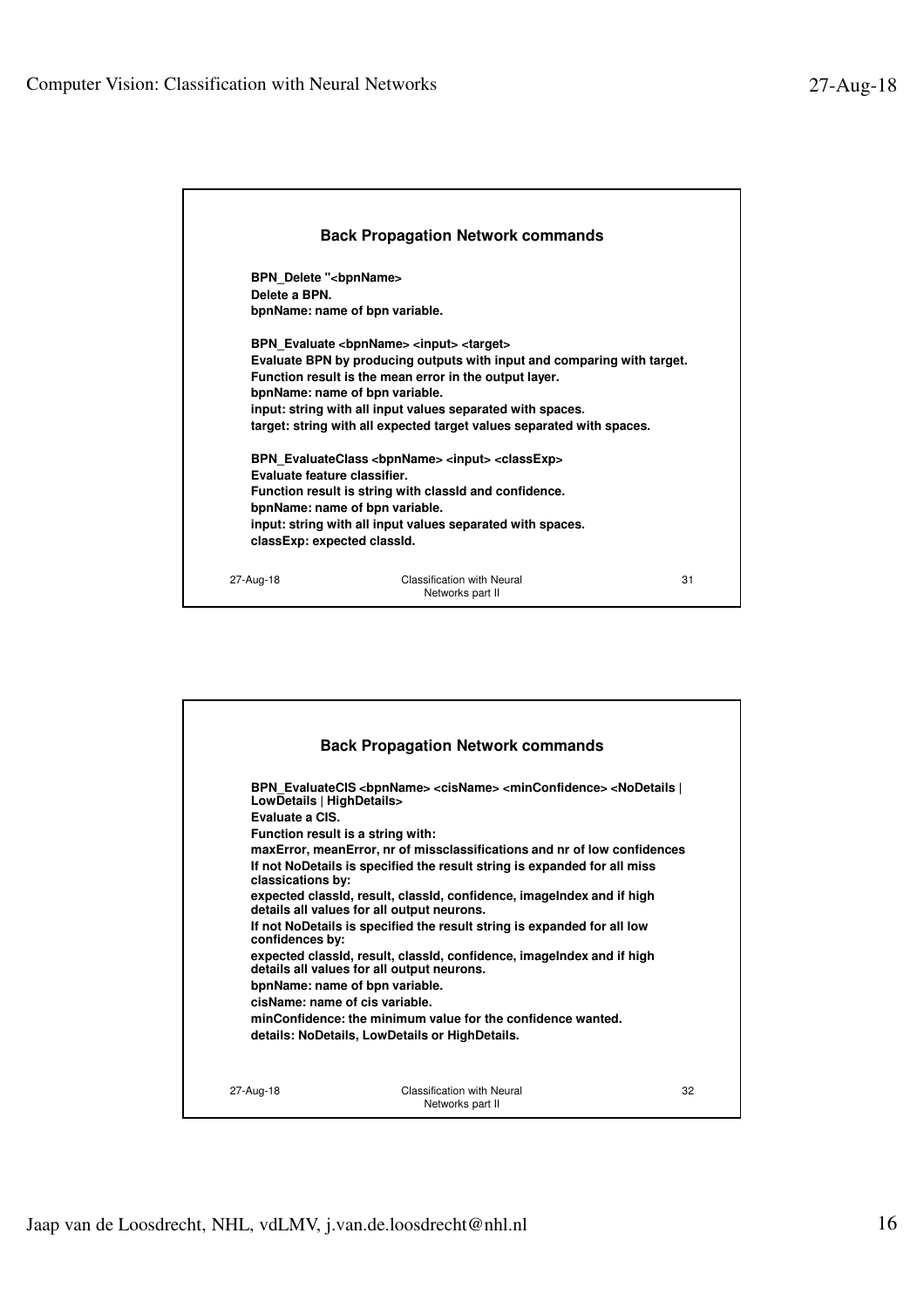

|                                                                                                                                           | <b>Back Propagation Network commands</b>                                                                                                                                                                                                                                                                                                                                                                                                                                                                                                                                                                                                                                                                                                                                                                                                                   |    |
|-------------------------------------------------------------------------------------------------------------------------------------------|------------------------------------------------------------------------------------------------------------------------------------------------------------------------------------------------------------------------------------------------------------------------------------------------------------------------------------------------------------------------------------------------------------------------------------------------------------------------------------------------------------------------------------------------------------------------------------------------------------------------------------------------------------------------------------------------------------------------------------------------------------------------------------------------------------------------------------------------------------|----|
| Evaluate an image set.<br>Function result is a string with:<br>classications by:<br>confidences by:<br>classes: string with all classids. | BPN EvaluateImageSet<br>bpnName> <minconfidence> <nodetails  <br="">LowDetails   HighDetails&gt; &lt;\$images&gt; &lt;\$classes&gt;<br/>maxError, meanError, nr of missclassifications and nr of low confidences<br/>If not NoDetails is specified the result string is expanded for all miss<br>expected classid, result, classid, confidence, imagelndex and if high<br/>details all values for all output neurons.<br/>If not NoDetails is specified the result string is expanded for all low<br/>expected classid, result, classid, confidence, imagelndex and if high<br/>details all values for all output neurons.<br/>bpnName: name of bpn variable.<br/>minConfidence: the minimum value for the confidence wanted.<br/>details: NoDetails, LowDetails or HighDetails.<br/>images: string with all image names.</br></nodetails></minconfidence> |    |
| 27-Aug-18                                                                                                                                 | Classification with Neural<br>Networks part II                                                                                                                                                                                                                                                                                                                                                                                                                                                                                                                                                                                                                                                                                                                                                                                                             | 34 |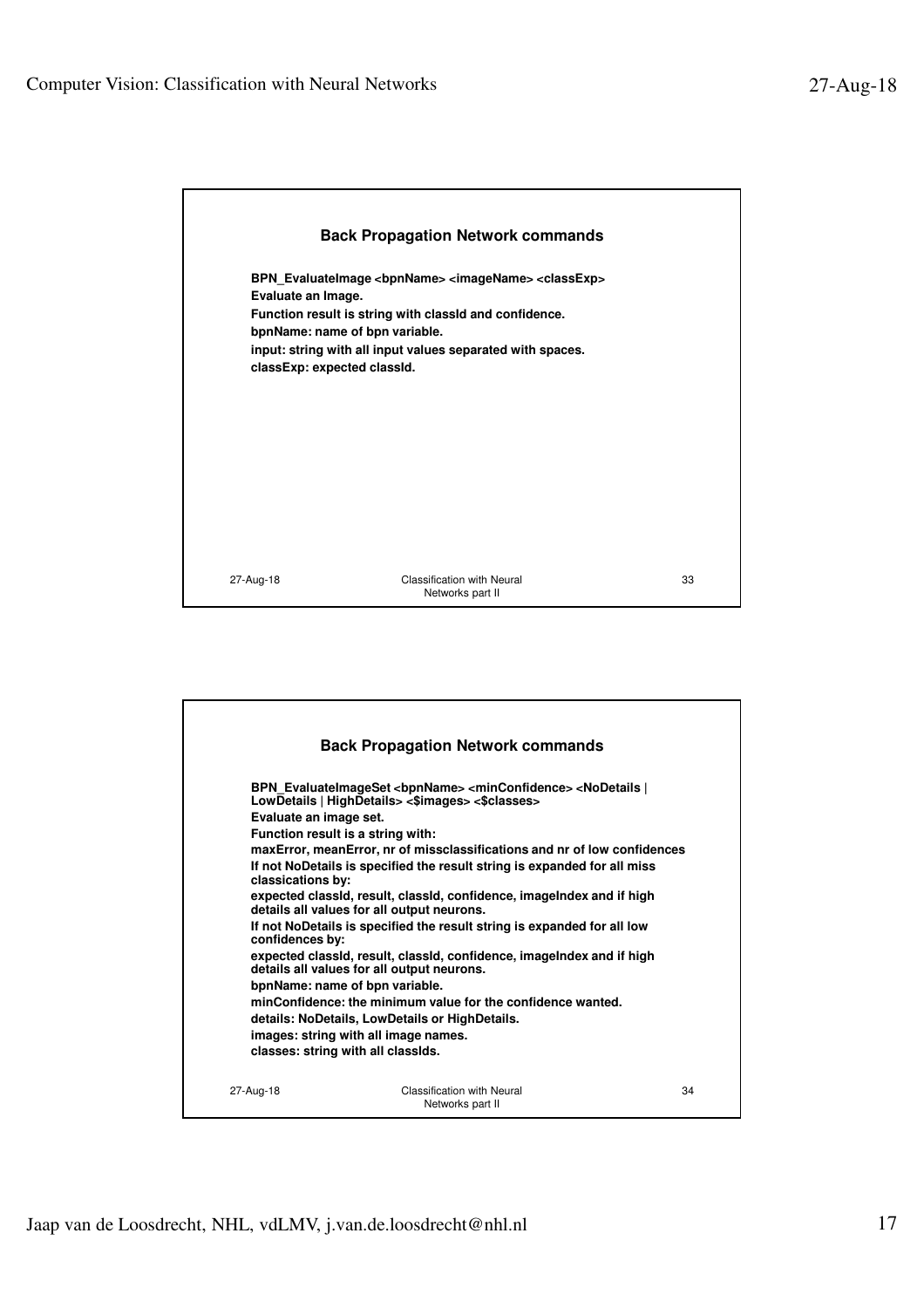

|                                                             | <b>Back Propagation Network commands</b>                                                                                                                                                                                                              |    |
|-------------------------------------------------------------|-------------------------------------------------------------------------------------------------------------------------------------------------------------------------------------------------------------------------------------------------------|----|
| Evaluate a set of inputs.<br>bpnName: name of bpn variable. | BPN EvaluateSet <bpnname> &lt;\$inputs&gt; &lt;\$targets&gt;<br/>Function result is string with max error and mean error.<br/>inputs: string with setsize followed by all inputs.<br/>targets: string with setsize followed by all targets.</bpnname> |    |
| <b>BPN GetLearnError <bpnname></bpnname></b>                | Function result is learn error of specified bpn.                                                                                                                                                                                                      |    |
| <b>BPN GetLearnRate <bpnname></bpnname></b>                 | Function result is learn rate of specified bpn.                                                                                                                                                                                                       |    |
|                                                             | <b>BPN GetMomentum <bpnname></bpnname></b><br>Function result is momentum of specified bpn.                                                                                                                                                           |    |
|                                                             | BPN GetNameLearnSet <bpnname><br/>Function result is name of learnset of specified bpn.</bpnname>                                                                                                                                                     |    |
| 27-Aug-18                                                   | Classification with Neural<br>Networks part II                                                                                                                                                                                                        | 36 |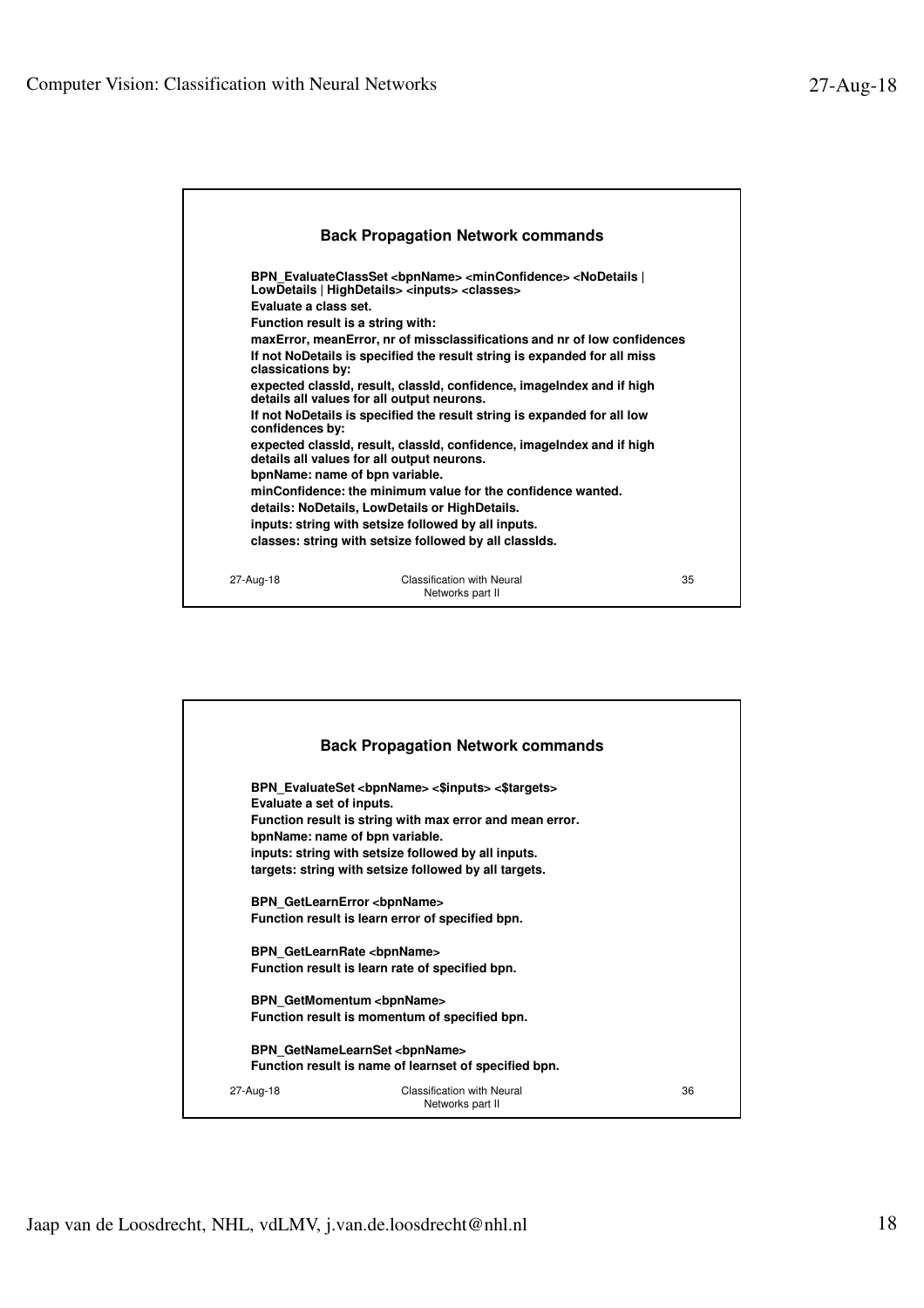|                                  | <b>Back Propagation Network commands</b>                        |    |
|----------------------------------|-----------------------------------------------------------------|----|
|                                  | BPN GetSizeLayer<br>bpnName> <layernr></layernr>                |    |
|                                  | Function result is size of layer with layernr of specified bpn. |    |
|                                  | BPN Produce <bpnname> <inputs></inputs></bpnname>               |    |
|                                  | Function result is the values of the output layers.             |    |
|                                  | bpnName: name of bpn variable.                                  |    |
|                                  | inputs: string with the input values.                           |    |
|                                  | BPN ReadFromFile <bpnname> <filename></filename></bpnname>      |    |
| Read bpn from file.              |                                                                 |    |
|                                  | bpnName: name of bpn variable.                                  |    |
| filename: file to read bpn from. |                                                                 |    |
|                                  | BPN_Rename <old bpnname=""> <new bpnname=""></new></old>        |    |
|                                  | Rename bpn with old bpnName to new bpnName.                     |    |
|                                  | BPN Reset<br>bonName> <minrand> <maxrandw></maxrandw></minrand> |    |
|                                  | Reset all weights of bpn to random values.                      |    |
| 27-Aug-18                        | <b>Classification with Neural</b><br>Networks part II           | 37 |

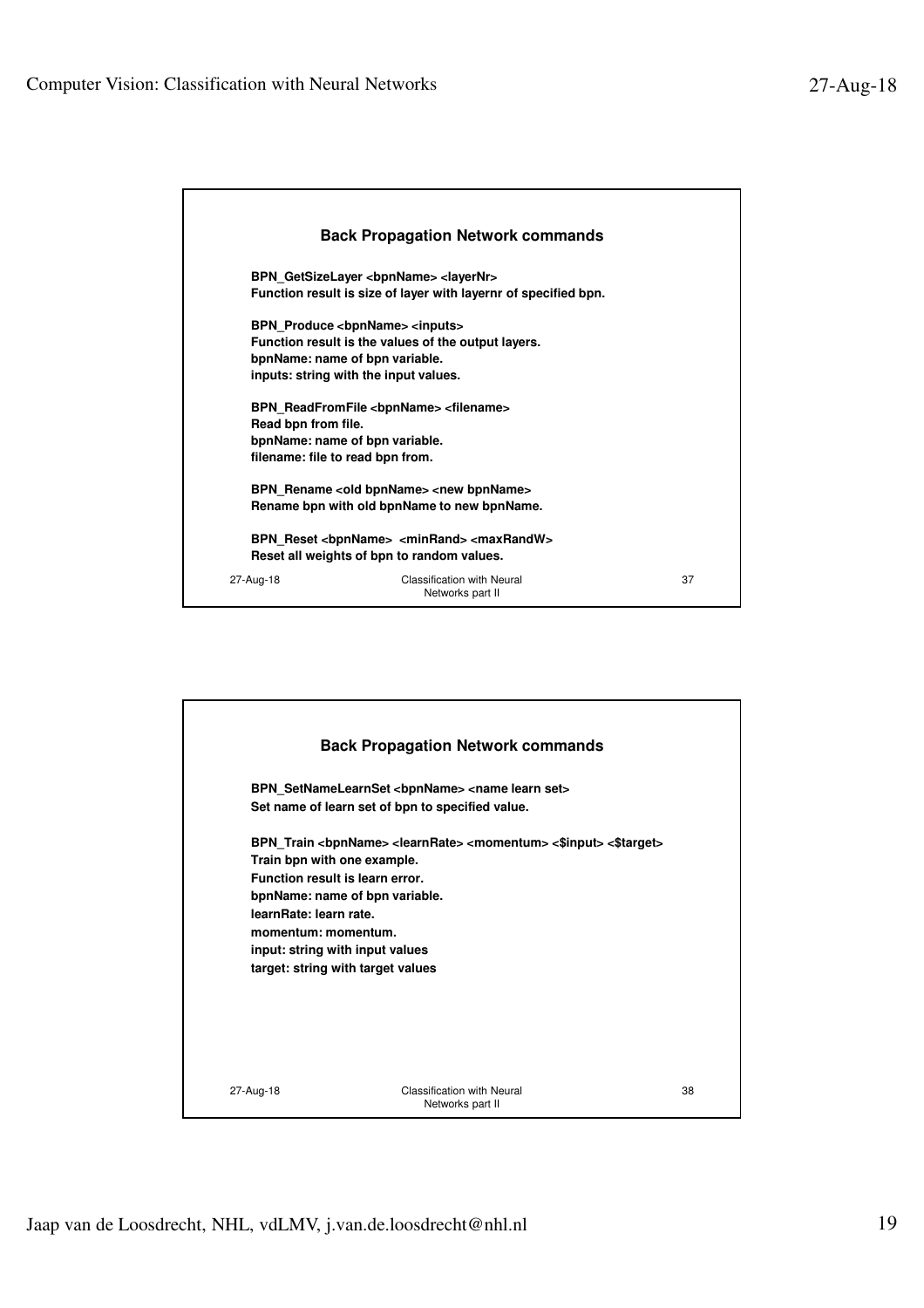

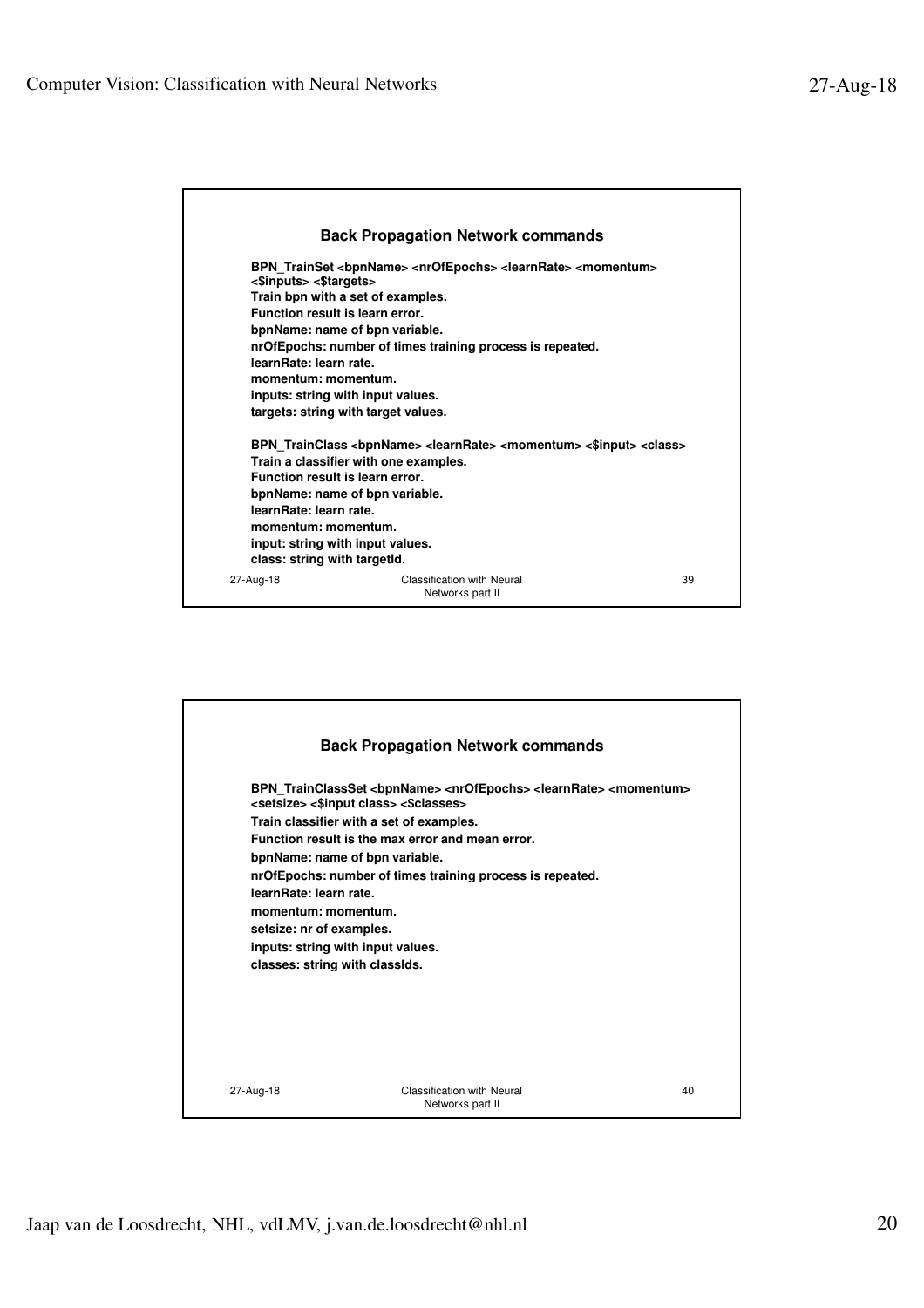

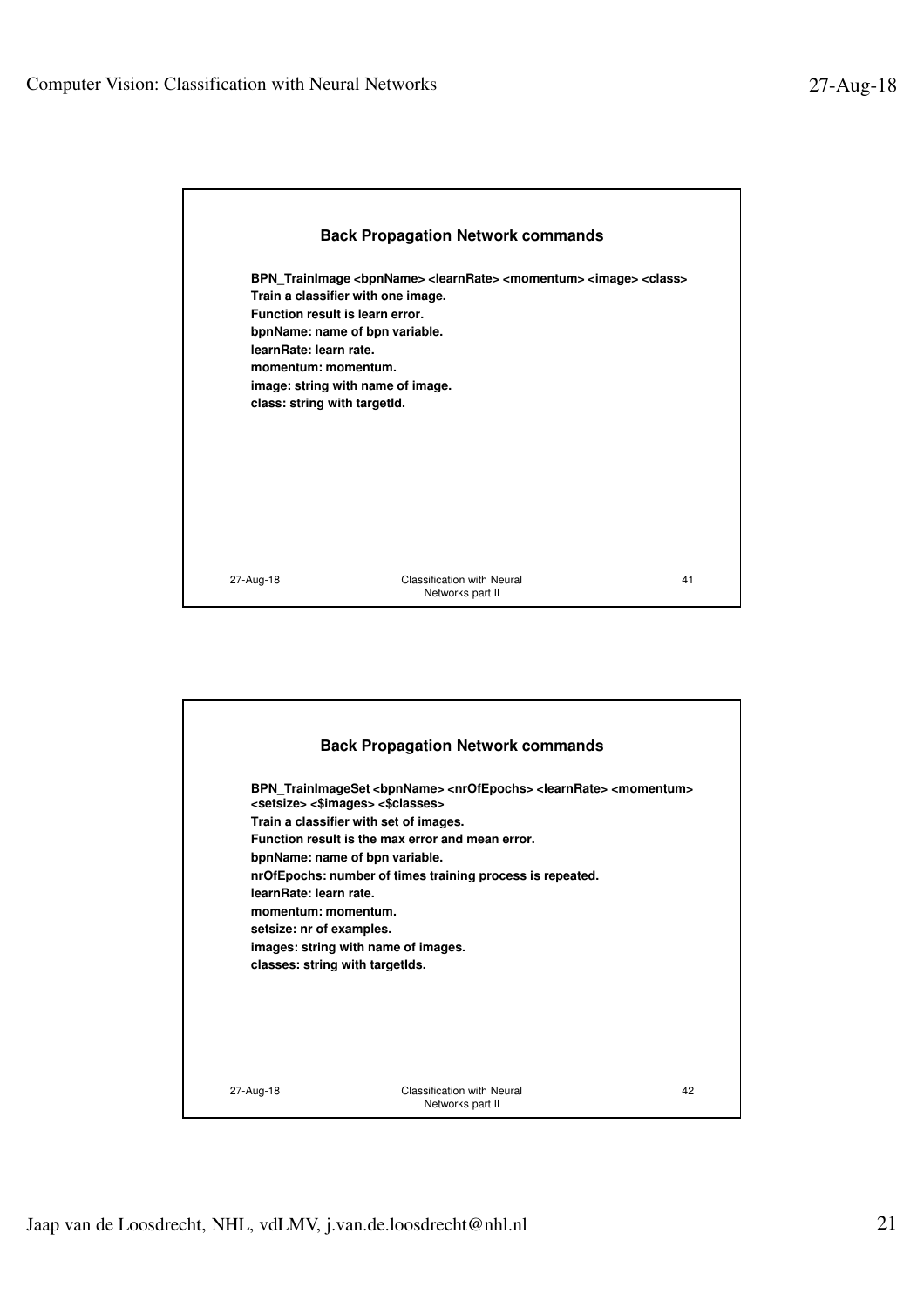

|           | <b>Back Propagation Network commands</b>                                                                                                                                                                                                                                                                                                                                                                                                                                                                                                                                                                                                                                                                                                                                                                                                                                                                                                                                                                                                                                                                                          |    |
|-----------|-----------------------------------------------------------------------------------------------------------------------------------------------------------------------------------------------------------------------------------------------------------------------------------------------------------------------------------------------------------------------------------------------------------------------------------------------------------------------------------------------------------------------------------------------------------------------------------------------------------------------------------------------------------------------------------------------------------------------------------------------------------------------------------------------------------------------------------------------------------------------------------------------------------------------------------------------------------------------------------------------------------------------------------------------------------------------------------------------------------------------------------|----|
| evaluated | BPN_CreateImageOptimizer <popsize> <nrepochs> <lowconf> <traincls><br/><evalcis> <hidden1low> <hidden1high> <hidden2low> <hidden2high><br/><learnratelow> <learnratehigh> <momentumlow> <momentumhigh><br/>Create a BPN Image Optimizer (genetic algorithm)<br/>popSize: the population size for the GA algorithm<br/>nrEpochs: the number of epochs the BPN is trained before being<br/>lowConf: the low confidency factor used in the evaluation<br/>trainCIS: the name of the CIS to be used for training<br/>evalCIS: the name of the CIS to be used for evaluation<br/>hidden1Low: lowest value for size first hidden layer<br/>hidden1High: highest value for size first hidden layer<br/>hidden2Low: lowest value for size second hidden layer<br/>hidden2High: highest value for size second hidden layer<br/>learn RateLow: lowest value for learn rate<br/>learnRateHigh: highest value for learn rate<br/>momentumLow: lowest value for momentum</momentumhigh></momentumlow></learnratehigh></learnratelow></hidden2high></hidden2low></hidden1high></hidden1low></evalcis></traincls></lowconf></nrepochs></popsize> |    |
|           | momentumHigh: highest value for momentum                                                                                                                                                                                                                                                                                                                                                                                                                                                                                                                                                                                                                                                                                                                                                                                                                                                                                                                                                                                                                                                                                          |    |
|           |                                                                                                                                                                                                                                                                                                                                                                                                                                                                                                                                                                                                                                                                                                                                                                                                                                                                                                                                                                                                                                                                                                                                   |    |
| 27-Aug-18 | <b>Classification with Neural</b><br>Networks part II                                                                                                                                                                                                                                                                                                                                                                                                                                                                                                                                                                                                                                                                                                                                                                                                                                                                                                                                                                                                                                                                             | 44 |
|           |                                                                                                                                                                                                                                                                                                                                                                                                                                                                                                                                                                                                                                                                                                                                                                                                                                                                                                                                                                                                                                                                                                                                   |    |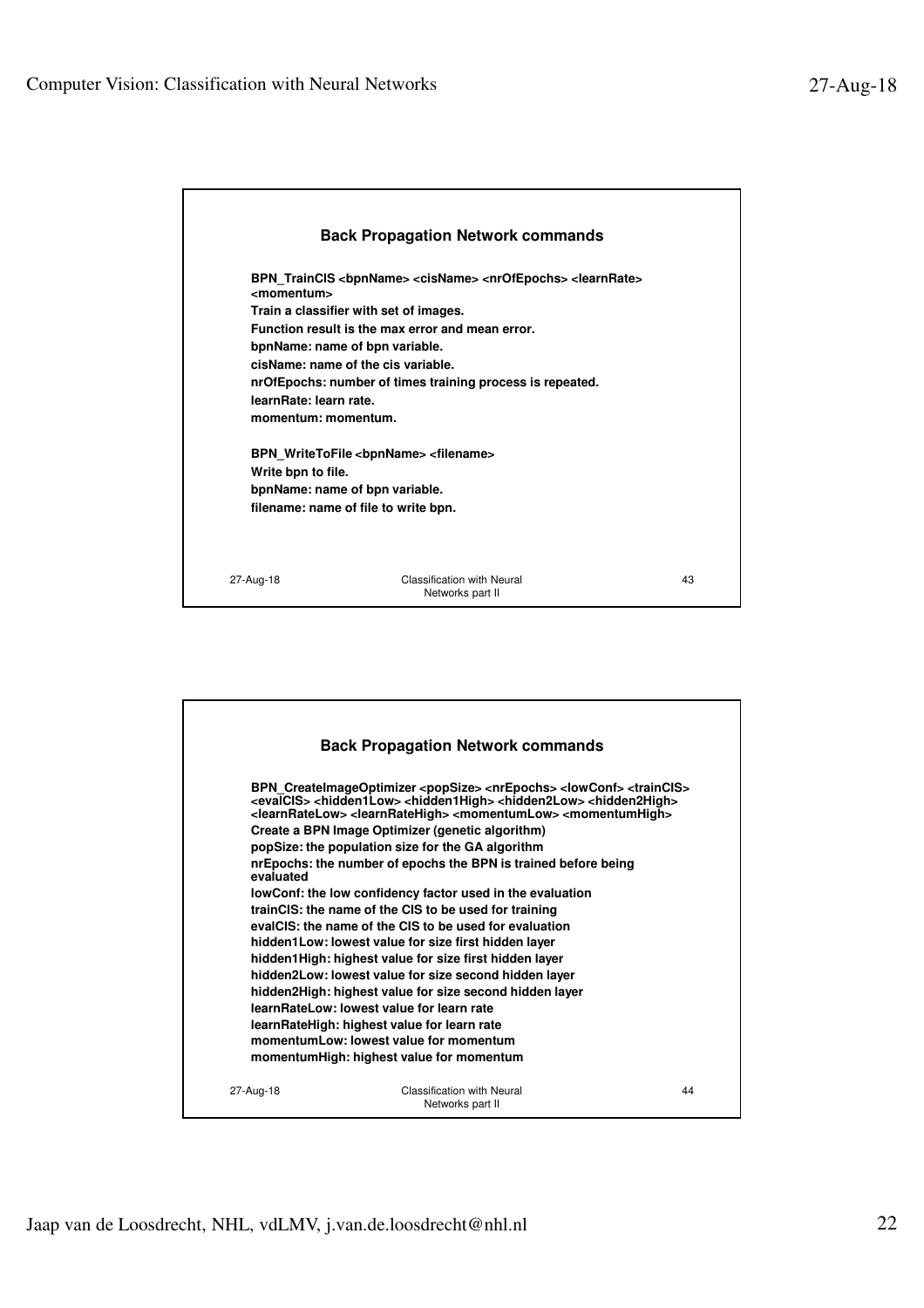

|                             | <b>Back Propagation Network commands</b>                                                                                                                                                                                                                                                                                                                                                                                                                                                                                                                                                                                                                                                                                                                                                                                                                                                                                                                                                                                                                                                                                                                                                                                                              |    |
|-----------------------------|-------------------------------------------------------------------------------------------------------------------------------------------------------------------------------------------------------------------------------------------------------------------------------------------------------------------------------------------------------------------------------------------------------------------------------------------------------------------------------------------------------------------------------------------------------------------------------------------------------------------------------------------------------------------------------------------------------------------------------------------------------------------------------------------------------------------------------------------------------------------------------------------------------------------------------------------------------------------------------------------------------------------------------------------------------------------------------------------------------------------------------------------------------------------------------------------------------------------------------------------------------|----|
| <selectedtab></selectedtab> | BPN CreateFeatureOptimizer <popsize> <nrepochs> <lowconf> <traincls><br/><evalcis> <hidden1low> <hidden1high> <hidden2low> <hidden2high><br/><learnratelow> <learnratehigh> <momentumlow> <momentumhigh><br/>Create a BPN Feature Optimizer (genetic algorithm)<br/>popSize: the population size for the GA algorithm<br/>nrEpochs: the number of epochs the BPN is trained before being evaluated<br/>lowConf: the low confidency factor used in the evaluation<br/>trainCIS: the name of the CIS to be used for training<br/>evalCIS: the name of the CIS to be used for evaluation<br/>hidden1Low: lowest value for size first hidden layer<br/>hidden1High: highest value for size first hidden layer<br/>hidden2Low: lowest value for size second hidden layer<br/>hidden2High: highest value for size second hidden layer<br/>learnBateLow: lowest value for learn rate<br/>learnRateHigh: highest value for learn rate<br/>momentumLow: lowest value for momentum<br/>momentumHigh: highest value for momentum<br/>selected Tab: selection of features with "01" string.</momentumhigh></momentumlow></learnratehigh></learnratelow></hidden2high></hidden2low></hidden1high></hidden1low></evalcis></traincls></lowconf></nrepochs></popsize> |    |
| 27-Aug-18                   | Classification with Neural<br>Networks part II                                                                                                                                                                                                                                                                                                                                                                                                                                                                                                                                                                                                                                                                                                                                                                                                                                                                                                                                                                                                                                                                                                                                                                                                        | 46 |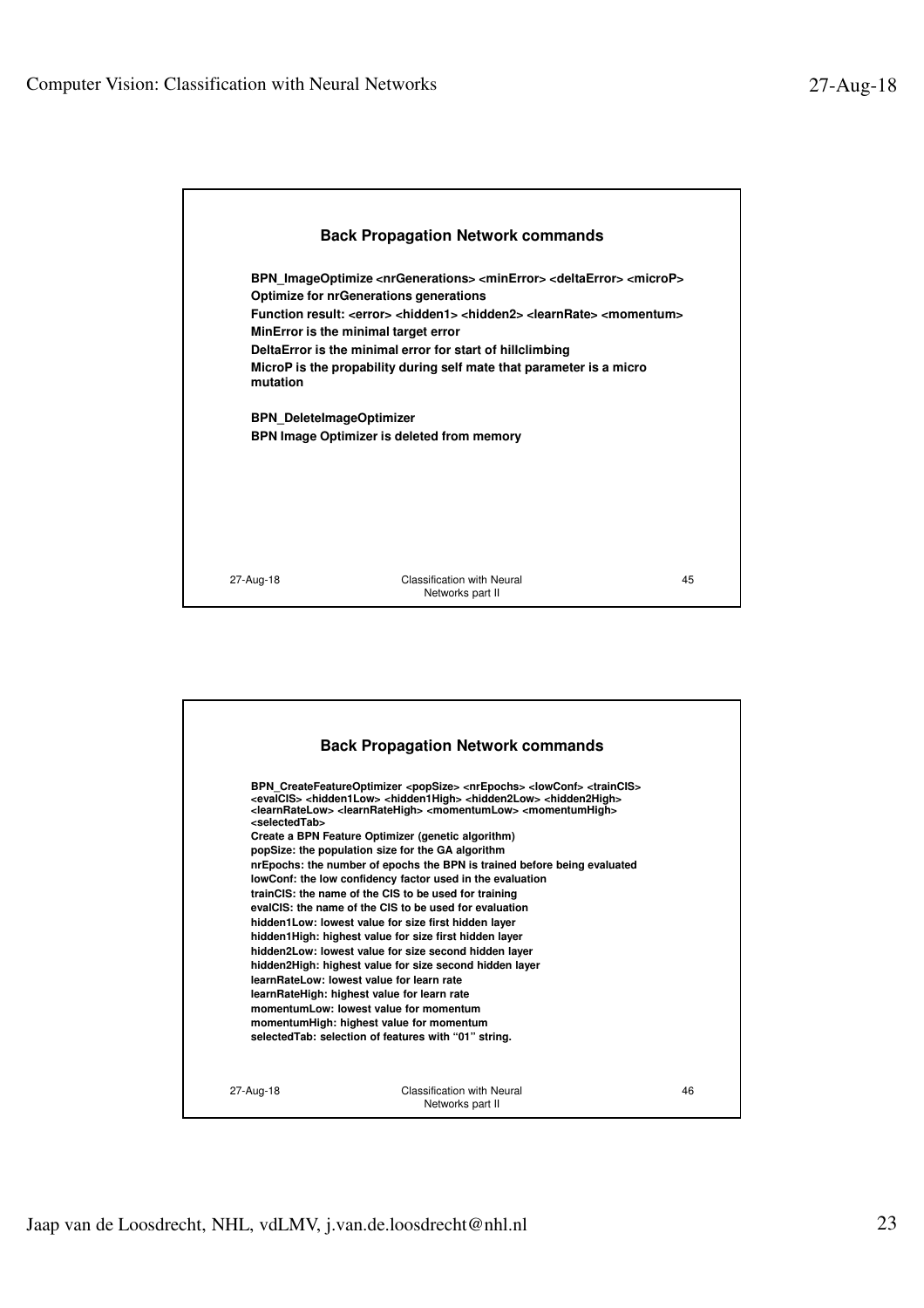

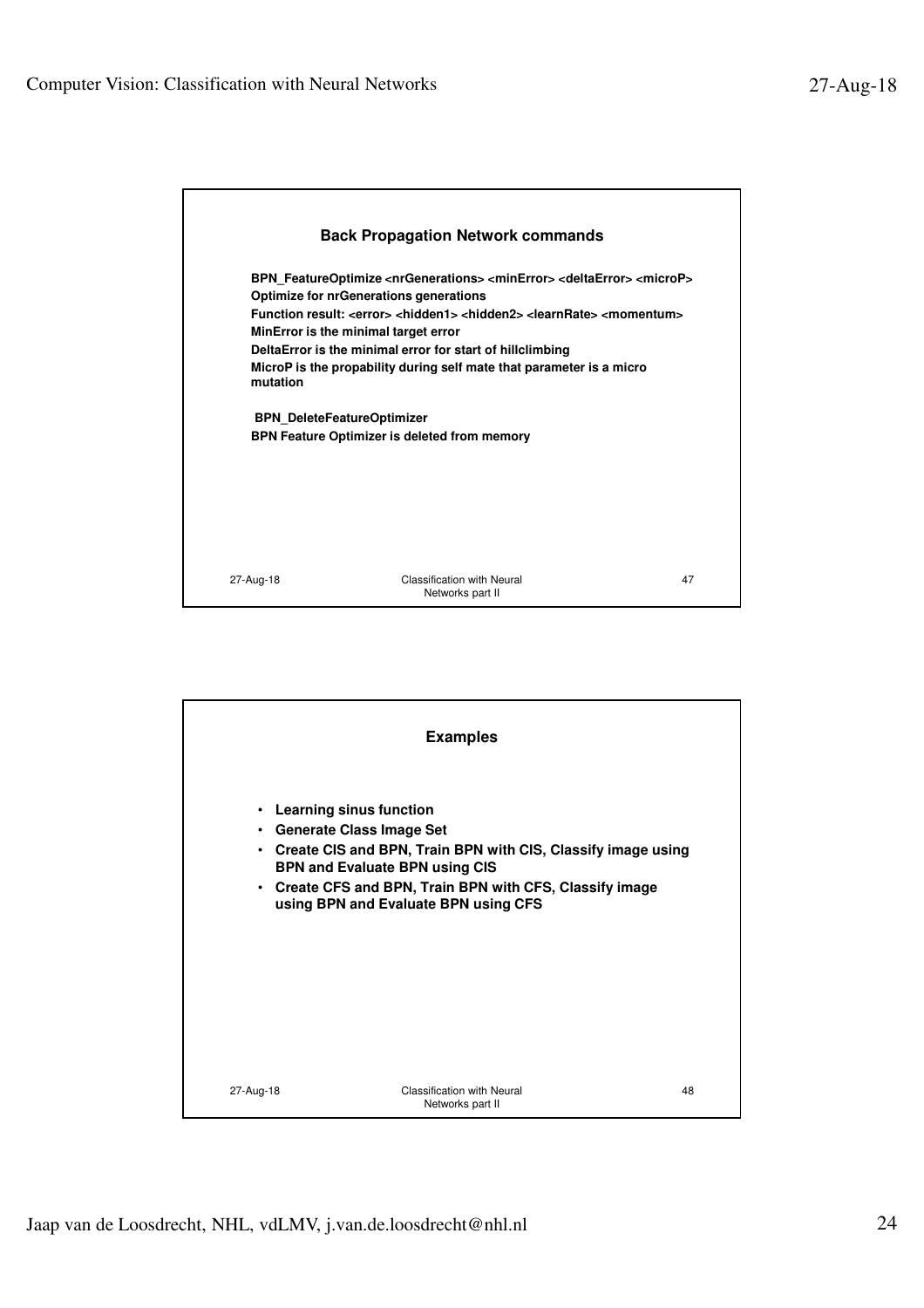

| <b>C</b> Vision Lab V3.33<br>25-8-2004                                                                                                                                                                                                                   | www.vdlmv.nl<br>(c) Van de Loosdrecht Machine Vision<br>ш                                                                                                                                                                                                                                                                                                                                                                                                                                                                                                                 |
|----------------------------------------------------------------------------------------------------------------------------------------------------------------------------------------------------------------------------------------------------------|---------------------------------------------------------------------------------------------------------------------------------------------------------------------------------------------------------------------------------------------------------------------------------------------------------------------------------------------------------------------------------------------------------------------------------------------------------------------------------------------------------------------------------------------------------------------------|
| Elle Operator Camera Server Options Window User Help<br><b><i>Co</i></b> Variables                                                                                                                                                                       | $\overline{\phantom{a}}$ $\overline{\phantom{a}}$ $\overline{\phantom{a}}$ $\overline{\phantom{a}}$<br>Co D: Wision course Wision 2004b \images \bpn_sinus.jls                                                                                                                                                                                                                                                                                                                                                                                                            |
| $error = -0.000393$<br>$exp = 0.662654$<br>$i = 0$<br>$imax = 1$<br>i min = -1<br>$in = 0.724357$<br>$layerTab = 11001$<br>$out = 0.677469$<br>res = 0.662261<br>$ter = 3.6264e - 006$<br>Name.<br>Value<br>Update<br>RemoveAll<br>stay on top<br>Remove | Internal script<br>Line number<br>Indentation<br>name<br>Store<br>131<br>Jump<br>$\ddot{\phantom{1}}$<br>// create bpn<br><b>Create bpn</b><br>$$1$ averTab = "1 100 1"<br>bpn create bpn sin Hyperbolic NoBias 1 $(-1,1)$ -1 1 \$layerTab<br>$//$ learn 100 $x$<br>$sin = -1$<br>$$i$ max = 1<br>for $i = 0$ to 100 do<br>$sin = random$ (i min (i max)<br><b>Train bpn</b><br>$sout = sin sin$<br>\$t err = bpn train bpn sin 0.01 0.2 \$in \$out<br>syncvars<br>// break<br>endfor \$i<br>Close<br>// test 5x<br>for $$i = 0$ to 5 do<br>\$in = random \$i min \$i max |
| Co Serv FDD<br>error = -0.000393 exp = 0.662654 i = 0 i_m<br>0 us                                                                                                                                                                                        | $sexp = sin sin$<br><b>Test bpn</b><br>$\frac{2}{3}$ res = bpn produce bpn sin $\frac{2}{3}$ in<br>removefirstword &\$res<br>$serror = sres - sexp$<br>syncvars<br>hreak<br>endfor \$i<br>Single step<br>Continue<br>Step into<br>Reset<br>Execute                                                                                                                                                                                                                                                                                                                        |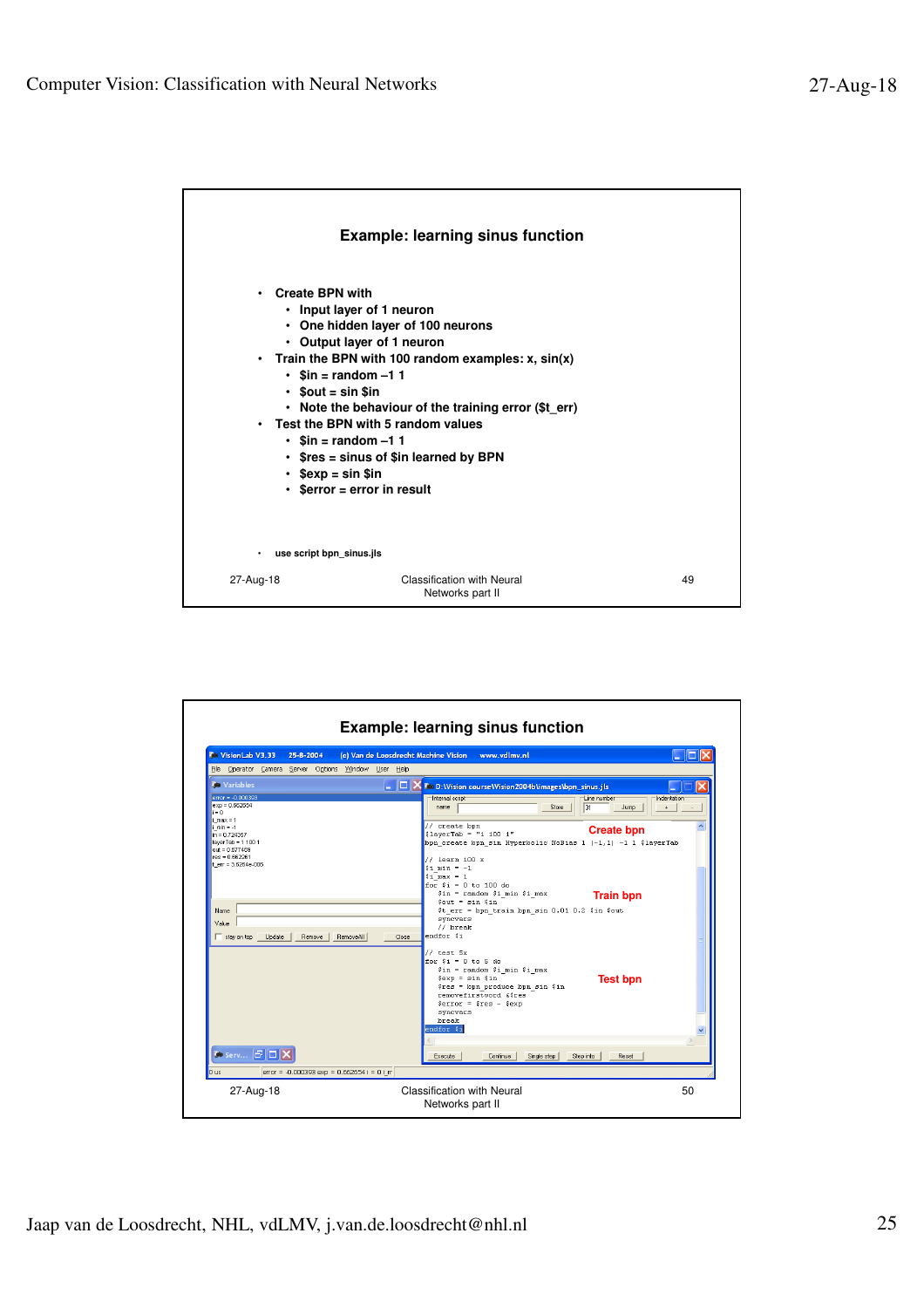

|                                                                                                                                                                                                                                                                                                                                                                                  | script: gen_ocr1_cis.jls (1)                                                                         |    |  |
|----------------------------------------------------------------------------------------------------------------------------------------------------------------------------------------------------------------------------------------------------------------------------------------------------------------------------------------------------------------------------------|------------------------------------------------------------------------------------------------------|----|--|
| $$path = lpwd$<br>$$oldpath = pwd$<br>cwd \$path                                                                                                                                                                                                                                                                                                                                 | Save old file path server<br>File path server $=$ file path client                                   |    |  |
| $Sima$ quame = ocr1.jl<br>$Scisname = ocr1.cis$<br>$$h$ norm = 23<br>\$w norm $= 17$<br>$$size = $h$ norm $*$ \$w norm<br>cis addclass cis zero<br>cis addclass cis one<br>cis addclass cis two<br>cis addclass cis three<br>cis addclass cis four<br>cis addclass cis five<br>cis addclass cis six<br>cis addclass cis seven<br>cis addclass cis eight<br>cis addclass cis nine | <b>Create CIS and add 10 classes</b><br>cis create cis Bytelmage "big number test" \$h norm \$w norm |    |  |
| 27-Aug-18                                                                                                                                                                                                                                                                                                                                                                        | <b>Classification with Neural</b><br>Networks part II                                                | 52 |  |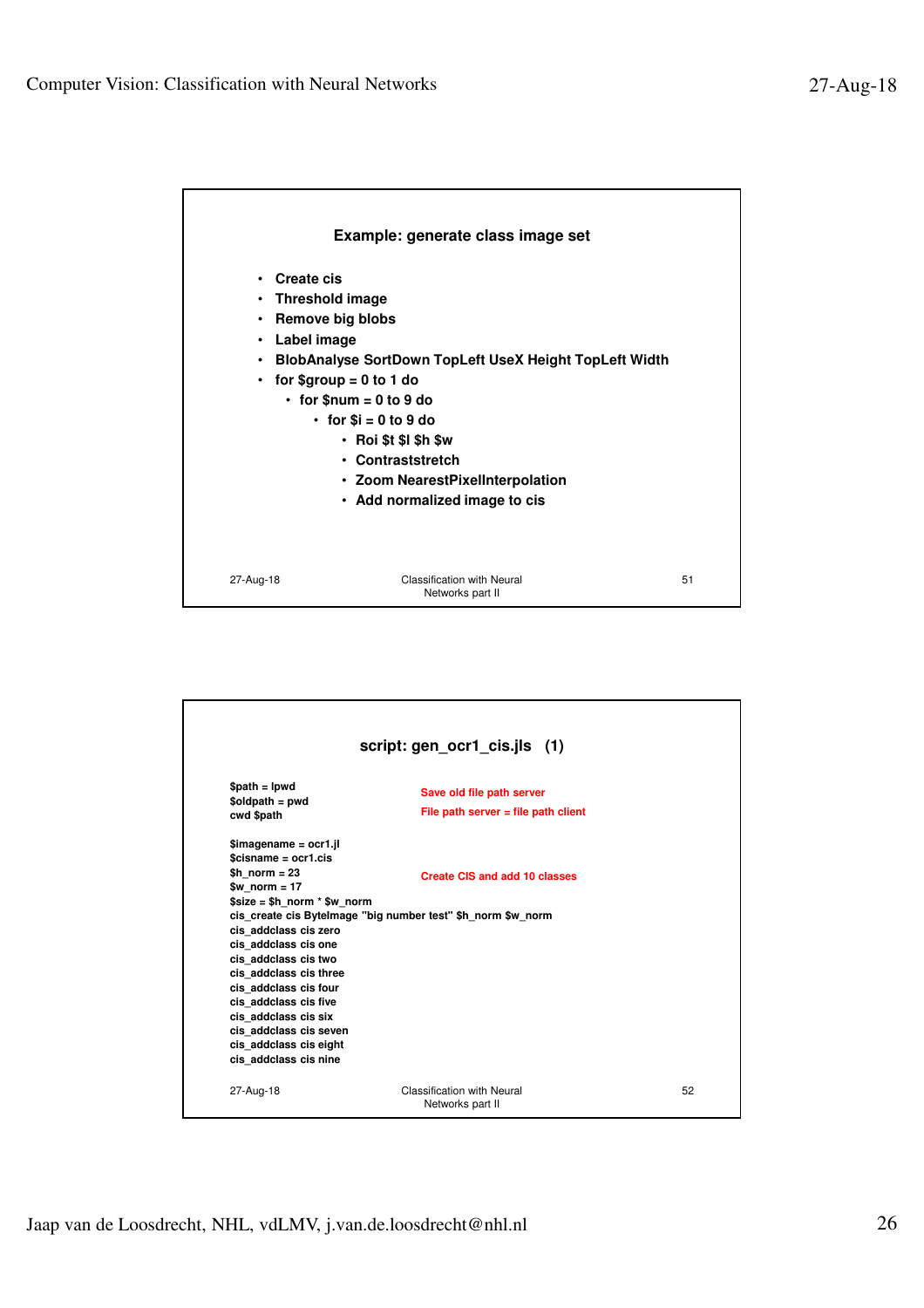|                                                                                                                                                                                                                                                                                                                                                                                                                                                                                                                                                                         | script: gen_ocr1_cis.jls (2)                                                                                                                                                                                                                |    |
|-------------------------------------------------------------------------------------------------------------------------------------------------------------------------------------------------------------------------------------------------------------------------------------------------------------------------------------------------------------------------------------------------------------------------------------------------------------------------------------------------------------------------------------------------------------------------|---------------------------------------------------------------------------------------------------------------------------------------------------------------------------------------------------------------------------------------------|----|
| Iread org \$imagename<br>display org<br>copy org bin<br>thresholdisodata bin DarkObject<br>removeblobs bin EightConnected Area 300 10000 UseX<br>labelblobs bin EightConnected<br>\$ana = blobanalysis bin SortDown TopLeft UseX Height TopLeft Width<br>for $$$ group = 0 to 1 do<br>for $$num = 0$ to 9 do<br>\$classname = cis classname cis<br>for $$i = 0$ to 9 do<br>removefirstword &\$ana<br>\$h = removefirstword &\$ana<br>\$tl = removefirstword &\$ana<br>\$t = getnthfromvector 1 \$tl<br>$$I =$ qetnthfrom vector 2 $$tI$<br>\$w = removefirstword &\$ana | <b>Remove 2 big horizontal lines</b><br>Find the image position of all digits<br>Note: blobs are sorted on x coordinate<br>of top left<br>So there are first 10 zero's followed by<br>10 ones etc<br>There are two groups of 10 * 10 digits |    |
| 27-Aug-18                                                                                                                                                                                                                                                                                                                                                                                                                                                                                                                                                               | Classification with Neural<br>Networks part II                                                                                                                                                                                              | 53 |

| script: gen_ocr1_cis.jls (3)                                                                                                                                                                                                                                                                                                                                                          |                                                                                                                                                                  |    |  |  |
|---------------------------------------------------------------------------------------------------------------------------------------------------------------------------------------------------------------------------------------------------------------------------------------------------------------------------------------------------------------------------------------|------------------------------------------------------------------------------------------------------------------------------------------------------------------|----|--|--|
| $St = St - 1$<br>$$I = $I - 1$<br>$$h = $h + 2$$<br>$Sw = Sw + 2$<br>roi org roi \$t \$l \$h \$w<br>convert roi contrast Bytelmage<br>contraststretch contrast 0 255<br>zoom contrast new \$h norm \$w norm NearestPixelInterpolation<br>cis addimage cis new \$classname<br>display new<br>syncvars<br>endfor \$i<br>endfor \$num<br>endfor \$group<br>cis writetofile cis \$cisname | Cut out digits with a margin of 1 pixel<br><b>Convert to Bytelmage</b><br>Normalize contrast and size<br>Add image with digit to CIS<br><b>Write CIS to file</b> |    |  |  |
| cwd \$oldpath                                                                                                                                                                                                                                                                                                                                                                         | Set file path server to original path                                                                                                                            |    |  |  |
| 27-Aug-18                                                                                                                                                                                                                                                                                                                                                                             | Classification with Neural<br>Networks part II                                                                                                                   | 54 |  |  |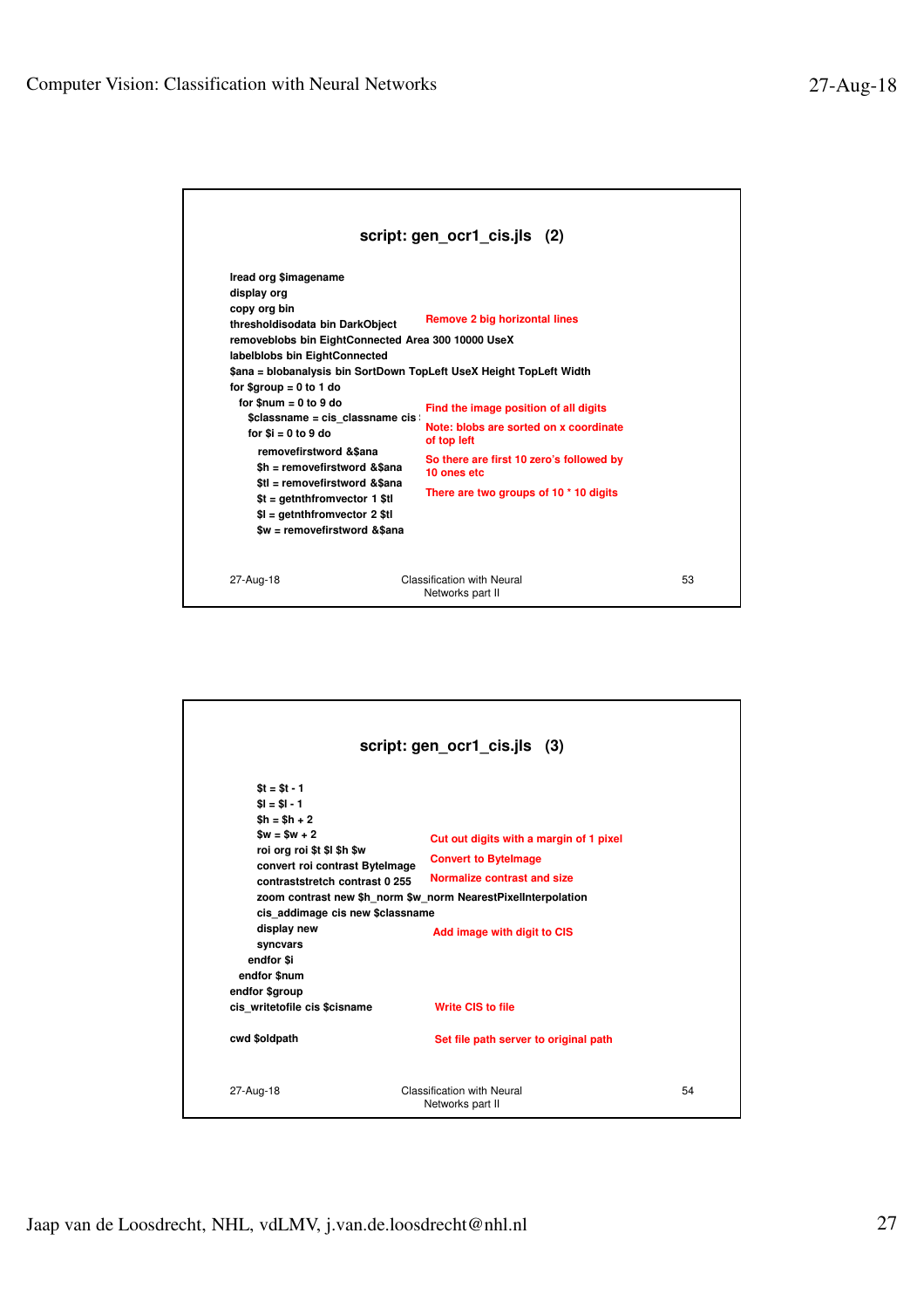

|                                                                                                                                                                                                                                                                                                   | Script bpn_cis_digits.jls (1)                                      |    |
|---------------------------------------------------------------------------------------------------------------------------------------------------------------------------------------------------------------------------------------------------------------------------------------------------|--------------------------------------------------------------------|----|
| initrandomgen 0<br>$$debuq = true$<br>$$path = lpwd$<br>\$oldpath = pwd<br>cwd \$path                                                                                                                                                                                                             | Save old file path server<br>File path server $=$ file path client |    |
| \$cisName = small.cis<br>$$h$ norm = 24<br>$wnorm = 16$<br>$$size = $h$ norm $*$ \$w norm<br>$\$base = number$<br>cis create \$cisName Bytelmage info \$h norm \$w norm<br>for \$learn = $0$ to $9$ do<br>$$name = $base . $learn$<br>\$classid = cis addclass \$cisName \$name<br>endfor \$learn | Create CIS and add classes                                         |    |
| \$classtab = cis getclasstab \$cisName                                                                                                                                                                                                                                                            | Get class table from cis                                           |    |
| 27-Aug-18                                                                                                                                                                                                                                                                                         | Classification with Neural<br>Networks part II                     | 56 |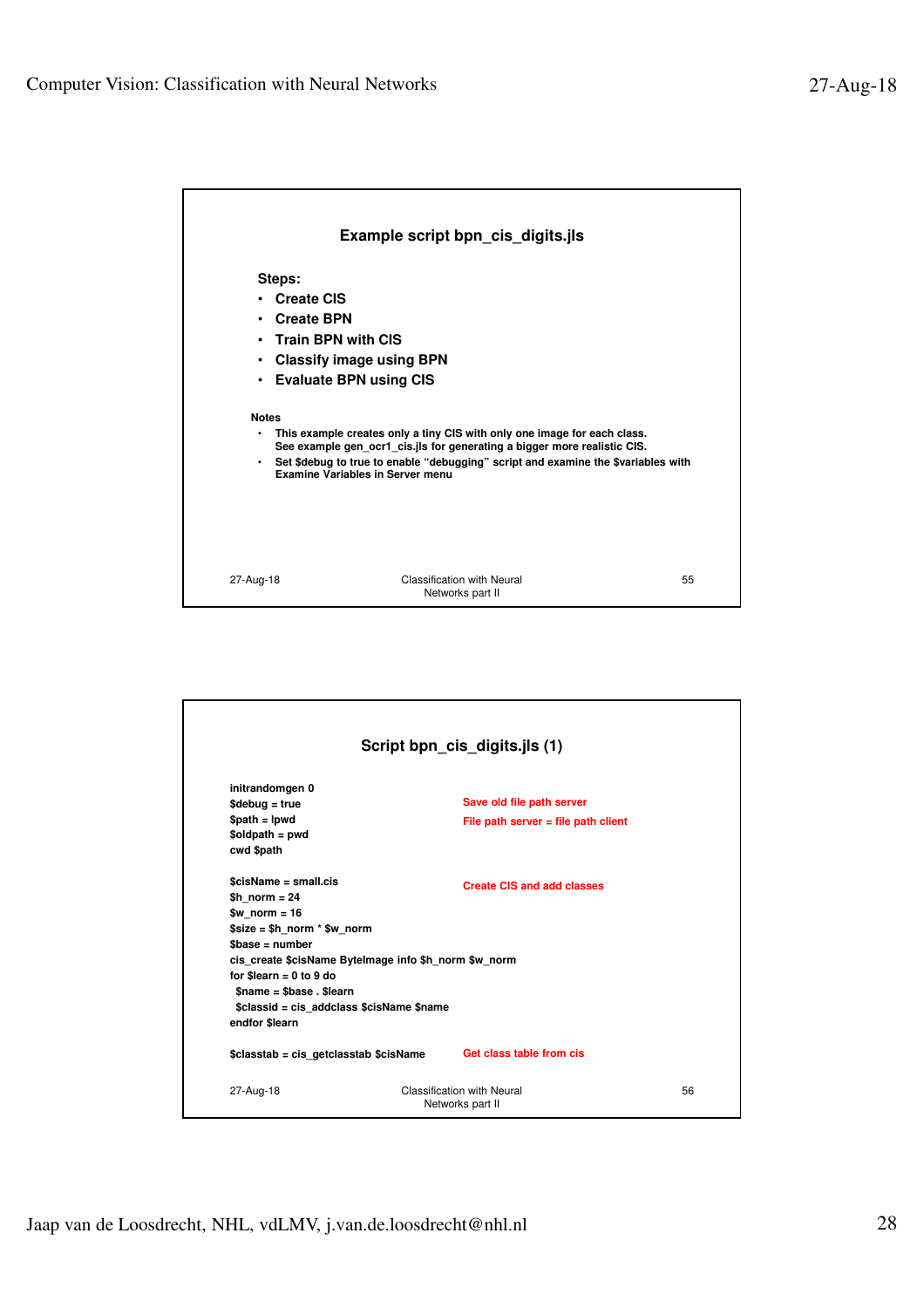| Script bpn_cis_digits.jls (2)                                                                                                 |                                                                                                                                                        |    |
|-------------------------------------------------------------------------------------------------------------------------------|--------------------------------------------------------------------------------------------------------------------------------------------------------|----|
| Iread org numbers.jl<br>copy org thres<br>threshold thres 0 250                                                               | Find the image position of the digits<br>Note: blobs are sorted on x coordinate<br>of top left<br>removeblobs thres EightConnected Area 300 10000 UseX |    |
| labelblobs thres EightConnected<br>\$ana = blobanalysis thres SortDown TopLeft UseX Height TopLeft Width<br>$\$base = number$ |                                                                                                                                                        |    |
|                                                                                                                               |                                                                                                                                                        |    |
|                                                                                                                               |                                                                                                                                                        |    |
|                                                                                                                               |                                                                                                                                                        |    |
| 27-Aug-18                                                                                                                     | <b>Classification with Neural</b><br>Networks part II                                                                                                  | 57 |

| Script bpn_cis_digits.jls (3)                                                                                                                                                                                                                                                                                                                                                                                                             |                                                                                                                                                                                                     |    |  |
|-------------------------------------------------------------------------------------------------------------------------------------------------------------------------------------------------------------------------------------------------------------------------------------------------------------------------------------------------------------------------------------------------------------------------------------------|-----------------------------------------------------------------------------------------------------------------------------------------------------------------------------------------------------|----|--|
| for \$label = $0$ to $9$ do<br>removefirstword & \$ana<br>\$h = removefirstword &\$ana<br>\$tl = removefirstword &\$ana<br>$st = getnthfromvector 1$ \$tl<br>$I =$ qetnthfromvector 2 \$tl<br>\$w = removefirstword &\$ana<br>roi org tmp \$t \$I \$h \$w<br>contraststretch tmp 0 255<br>$Sclass = Slabel$<br>$î$ shase . Sclass<br>if \$debug then<br>display \$name<br>endif<br>cis addimage \$cisName \$name \$name<br>endfor \$label | Cut out digits with a margin of 1 pixel<br><b>Convert to Bytelmage</b><br>Normalize contrast and size<br>zoom tmp \$name \$h norm \$w norm NearestPixelInterpolation<br>Add image with digit to CIS |    |  |
| 27-Aug-18                                                                                                                                                                                                                                                                                                                                                                                                                                 | Classification with Neural<br>Networks part II                                                                                                                                                      | 58 |  |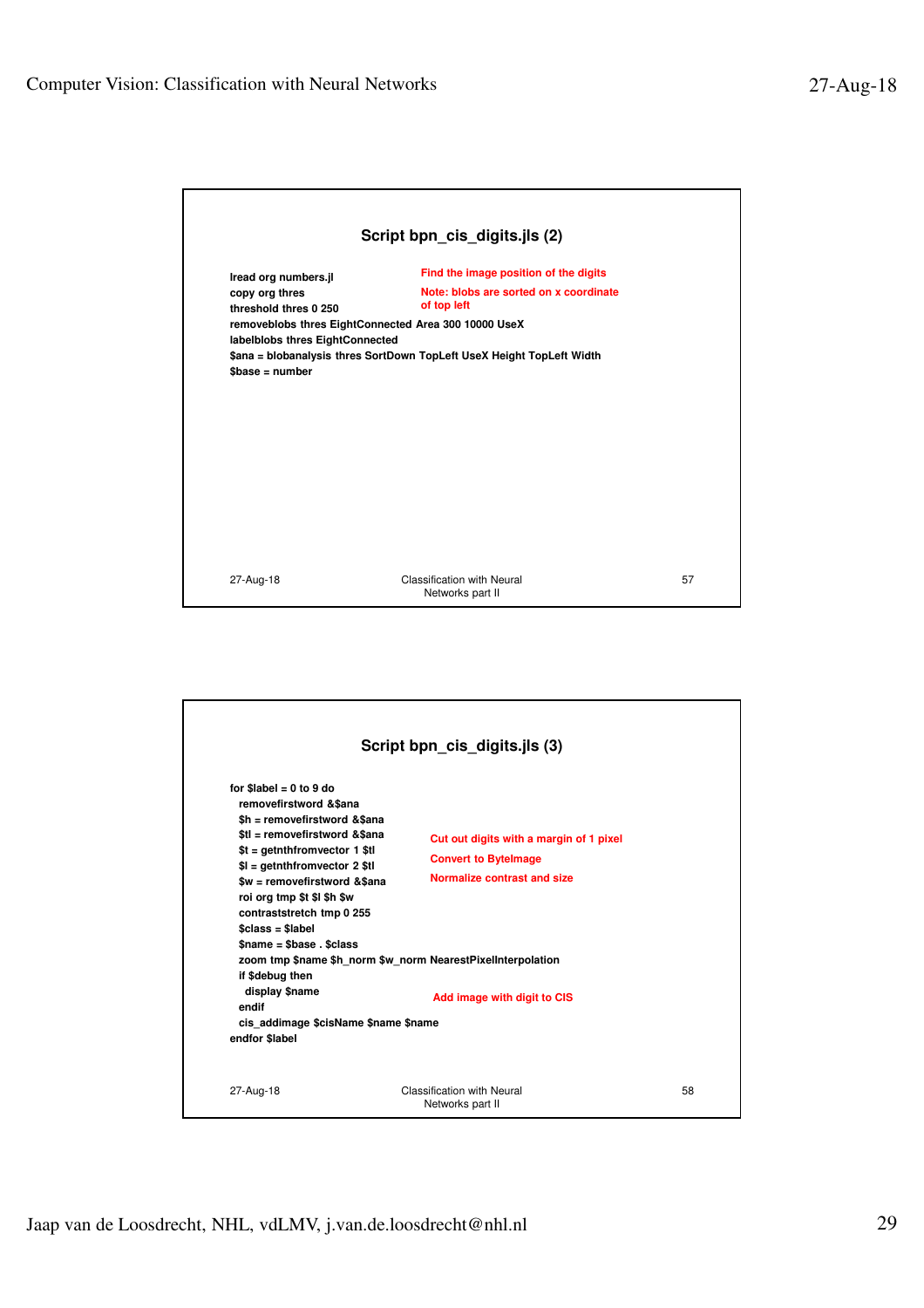| Script bpn_cis_digits.jls (4)                                                                       |                                                                                                      |    |  |
|-----------------------------------------------------------------------------------------------------|------------------------------------------------------------------------------------------------------|----|--|
| cis writetofile \$cisName \$cisName<br>cis delete \$cisName<br>cis readfromfile cis small small.cis | Save CIS to file<br><b>Delete CIS</b><br><b>Read CIS from file</b>                                   |    |  |
| \$h = cis getimageheight cis small<br>$w = cis$ getimagewidth cis small<br>$$size = $h * $w$        | <b>Retrieve height/width info fromCIS</b>                                                            |    |  |
| $$hidden = 20$<br>$\$base = number$<br>$$nrOfEpochs = 10$                                           | <b>Create BPN</b><br>bpn createimageclassifier bpn small Bytelmage \$size \$hidden 0 10 NoBias 0 255 |    |  |
| for \$epoch $= 1$ to 10 do<br>if \$debug then<br>syncvars<br>endif                                  | <b>Train BPN using CIS</b><br>\$a err = bpn traincis bpn small cis small \$nrOfEpochs 0.001 0.0001   |    |  |
| endfor \$epoch                                                                                      |                                                                                                      |    |  |
| 27-Aug-18                                                                                           | <b>Classification with Neural</b><br>Networks part II                                                | 59 |  |

| Script bpn_cis_digits.jls (5)                        |                                                                                                     |    |  |
|------------------------------------------------------|-----------------------------------------------------------------------------------------------------|----|--|
| for $t = 0$ to 9 do                                  |                                                                                                     |    |  |
| \$name = \$base . \$a_class_test                     |                                                                                                     |    |  |
| \$a out = bpn classifyimage bpn small \$name         |                                                                                                     |    |  |
| \$a class res = getfirstword \$a out                 |                                                                                                     |    |  |
| \$a class id = cis classname cis small \$a class res |                                                                                                     |    |  |
| \$a class confidence = getnthword 2 \$a out          |                                                                                                     |    |  |
| if \$debug then<br>syncvars                          | Classify image using BPN, result is classid and<br>confidence                                       |    |  |
| break<br>endif                                       | Use CIS to convert classid to className                                                             |    |  |
| endfor \$t                                           |                                                                                                     |    |  |
|                                                      | \$res = bpn evaluatecis bpn small cis small 1.0 HighDetails                                         |    |  |
|                                                      | <b>Evaluate BPN using CIS</b><br>Note: in this example evaluation CIS<br>and train CIS are the same |    |  |
| 27-Aug-18                                            | Classification with Neural<br>Networks part II                                                      | 60 |  |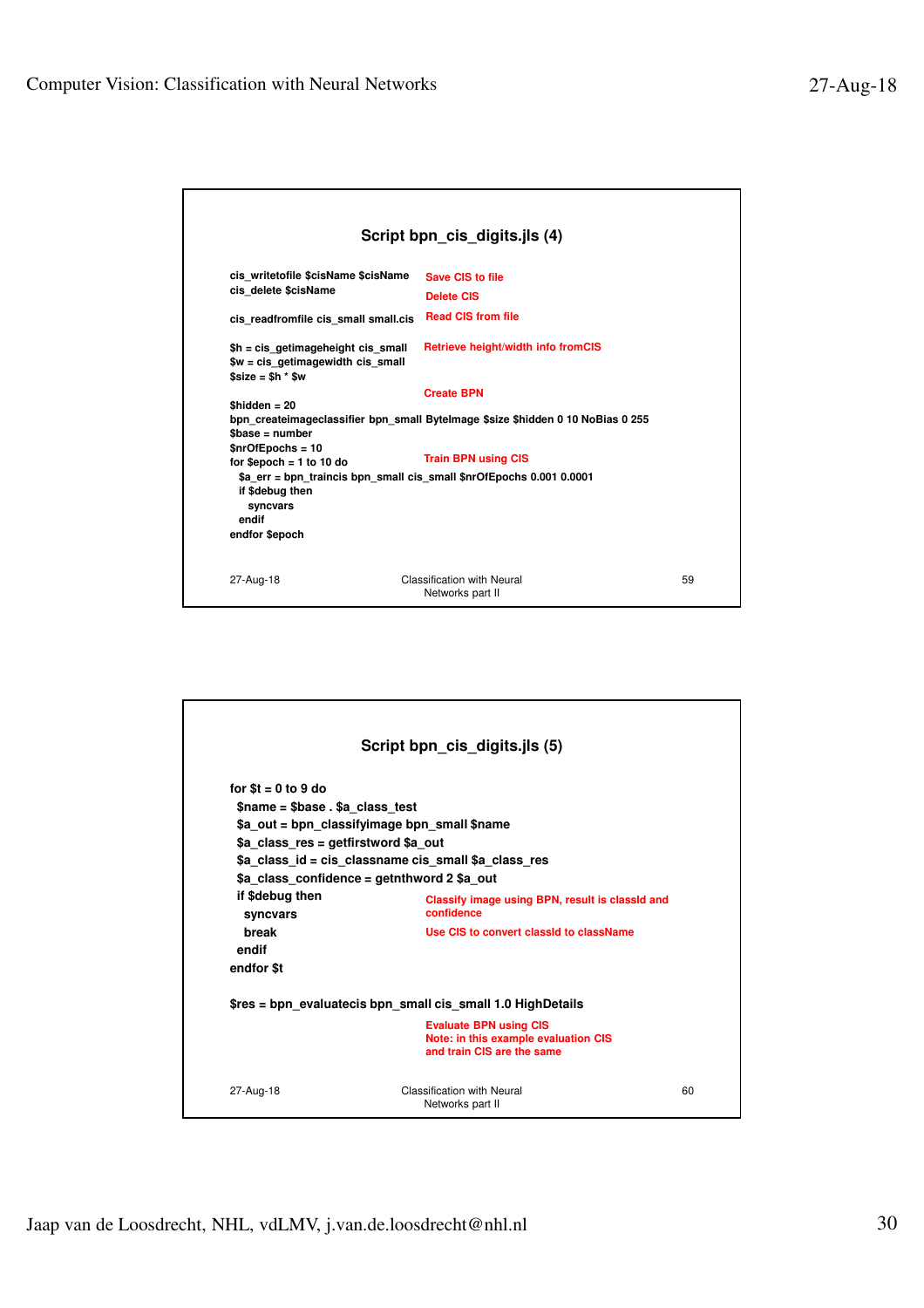|                                                                                     | Script bpn_cis_digits.jls (6)                              |    |  |  |
|-------------------------------------------------------------------------------------|------------------------------------------------------------|----|--|--|
| bpn_writetofile bpn_small small.bpn<br>bpn_delete bpn_small<br>cis_delete cis_small | <b>Write BPN to file</b><br>Delete BPN and CIS from memory |    |  |  |
| cwd \$oldpath                                                                       | Set file path server to original path                      |    |  |  |
|                                                                                     |                                                            |    |  |  |
|                                                                                     |                                                            |    |  |  |
|                                                                                     |                                                            |    |  |  |
|                                                                                     |                                                            |    |  |  |
|                                                                                     |                                                            |    |  |  |
| 27-Aug-18                                                                           | Classification with Neural<br>Networks part II             | 61 |  |  |

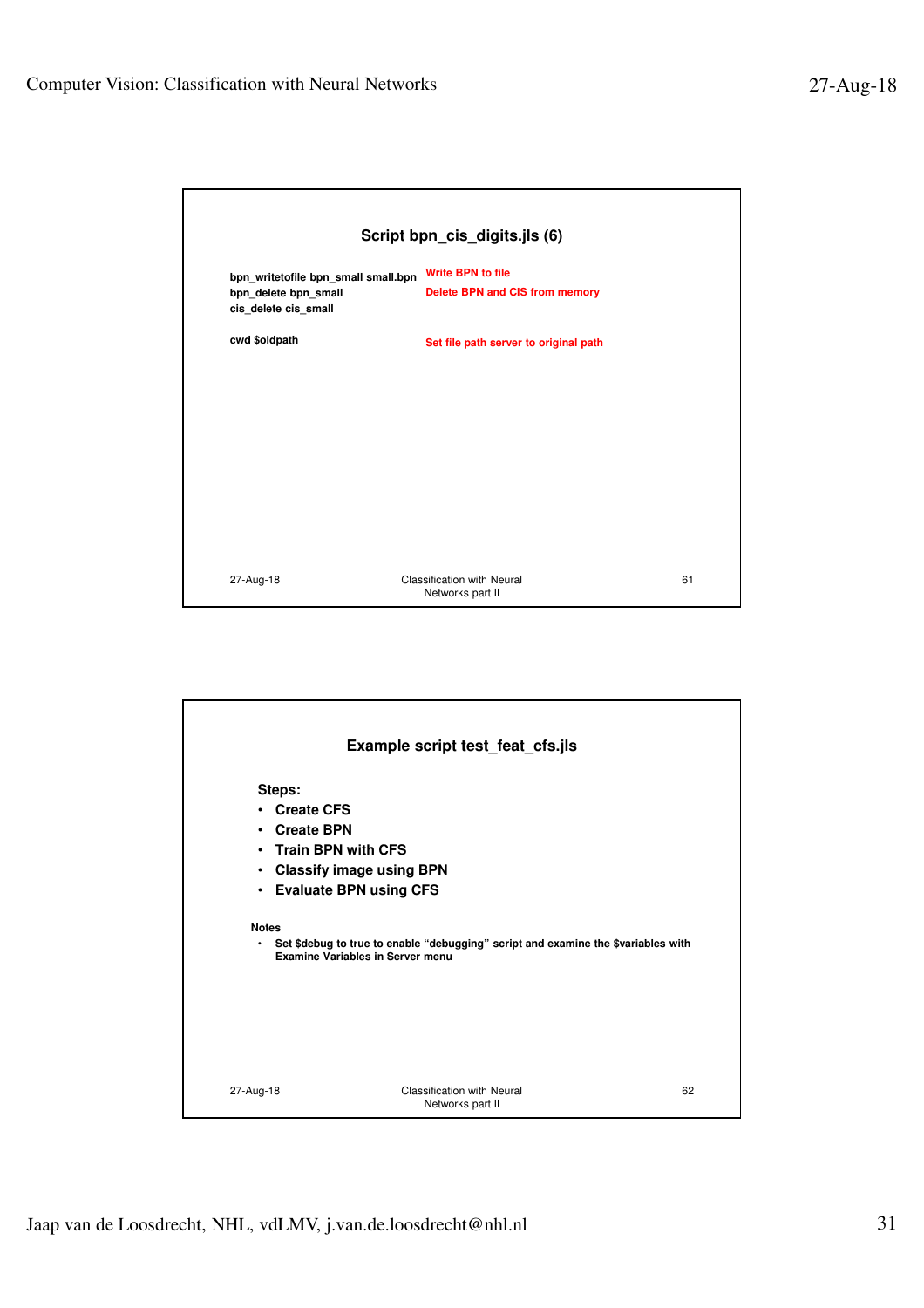| script test_feat_cfs.jls (1)                                                                                                                                                                                                                                                             |                                                                    |    |  |
|------------------------------------------------------------------------------------------------------------------------------------------------------------------------------------------------------------------------------------------------------------------------------------------|--------------------------------------------------------------------|----|--|
| $$display = true$<br>$$path = lpwd$<br>$$oldpath = pwd$<br>cwd \$path                                                                                                                                                                                                                    | Save old file path server<br>File path server $=$ file path client |    |  |
| $$h$ norm = 23<br>\$w norm $= 17$                                                                                                                                                                                                                                                        |                                                                    |    |  |
| cfs create cfs Int16Image info<br>cfs addclass cfs zero<br>cfs addclass cfs one<br>cfs addclass cfs two<br>cfs addclass cfs three<br>cfs addclass cfs four<br>cfs addclass cfs five<br>cfs addclass cfs six<br>cfs addclass cfs seven<br>cfs addclass cfs eight<br>cfs addclass cfs nine | <b>Create CFS and add classes</b>                                  |    |  |
| \$classtab = cfs getclasstab cfs                                                                                                                                                                                                                                                         | Get class table from CFS                                           |    |  |
| 27-Aug-18                                                                                                                                                                                                                                                                                | Classification with Neural<br>Networks part II                     | 63 |  |

|                                                                                                                                                                                                                                                                                                                                                                                                                                                                                                                                                    | script test_feat_cfs.jls (2)                             |    |
|----------------------------------------------------------------------------------------------------------------------------------------------------------------------------------------------------------------------------------------------------------------------------------------------------------------------------------------------------------------------------------------------------------------------------------------------------------------------------------------------------------------------------------------------------|----------------------------------------------------------|----|
| cfs addfeature cfs Area<br>cfs addfeature cfs AreaHoles<br>cfs addfeature cfs Breadth<br>cfs addfeature cfs CentreOfGravity x<br>cfs addfeature cfs CentreOfGravity y<br>cfs addfeature cfs MomentsScale xy<br>cfs addfeature cfs NrOfHoles<br>cfs addfeature cfs Perimeter<br>\$fname base = SumRow<br>for $h = 1$ to $h$ norm do<br>\$fname = \$fname base.\$h<br>cfs addfeature cfs \$fname<br>endfor \$h<br>\$fname base = sumCol<br>for $c = 1$ to $w$ norm do<br>$$$ fname = $$$ fname base. \$c<br>cfs addfeature cfs \$fname<br>endfor \$h | <b>Add features to CFS</b><br>Get feature table from CFS |    |
| \$featurenametab = cfs getfeaturenametab cfs                                                                                                                                                                                                                                                                                                                                                                                                                                                                                                       |                                                          |    |
| 27-Aug-18                                                                                                                                                                                                                                                                                                                                                                                                                                                                                                                                          | Classification with Neural<br>Networks part II           | 64 |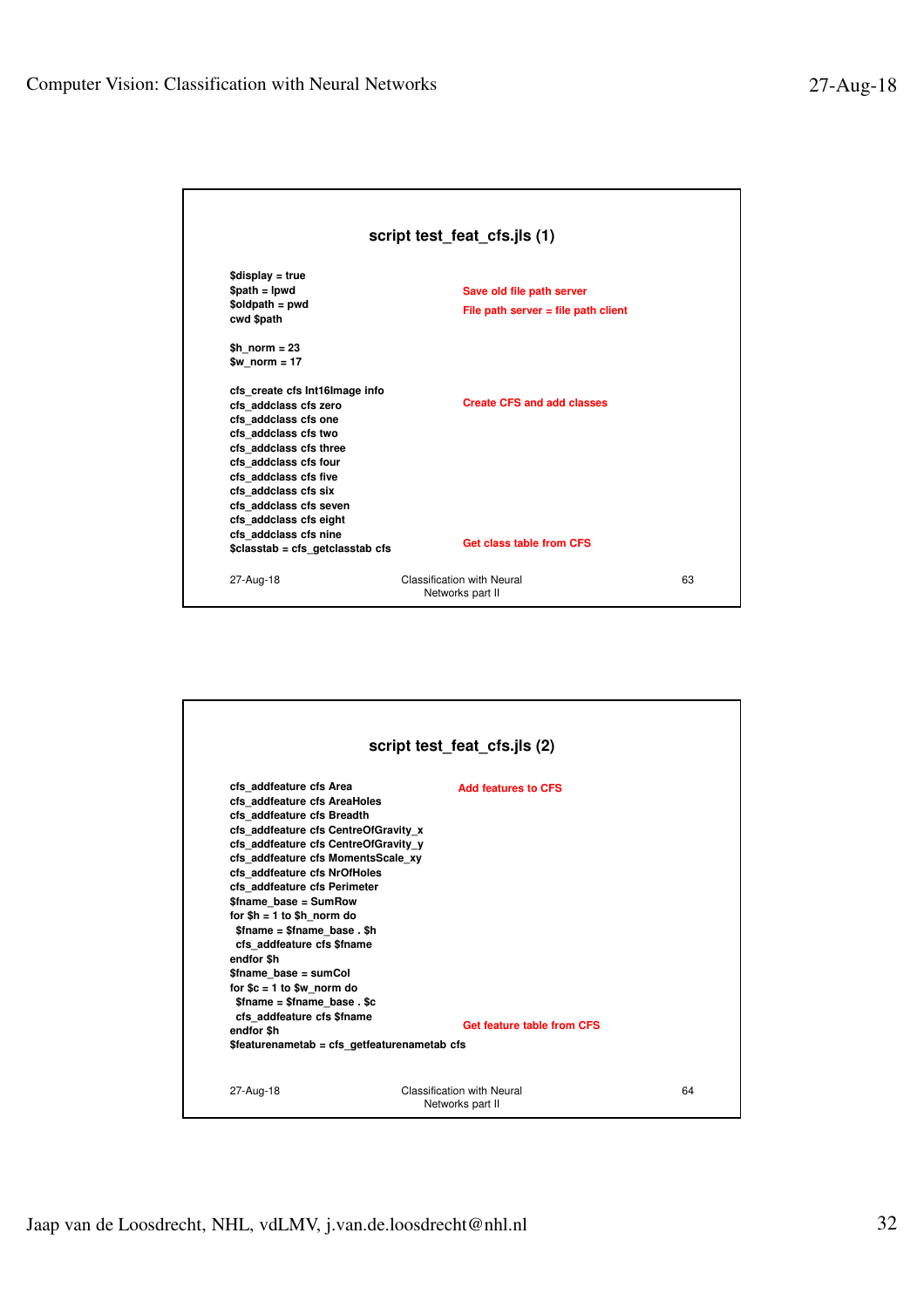

| script test_feat_cfs.jls (4)                                                                                                                                                                                                                                                        |                                                                                                                                                                                                                                           |    |  |
|-------------------------------------------------------------------------------------------------------------------------------------------------------------------------------------------------------------------------------------------------------------------------------------|-------------------------------------------------------------------------------------------------------------------------------------------------------------------------------------------------------------------------------------------|----|--|
| $St = St - 1$<br>$SI = SI - 1$<br>$$h = $h + 2$$<br>$Sw = Sw + 2$<br>roi org roi \$t \$l \$h \$w<br>contraststretch roi 0 255<br>cfs addimage cfs new \$className<br>if \$display then<br>display roi<br>syncvars<br>endif<br>endfor \$i<br>endfor \$num<br>endfor \$group<br>break | Cut out digits with a margin of 1 pixel<br><b>Convert to Bytelmage</b><br>Normalize contrast and size<br>\$className = cfs classname cfs \$num<br>zoom roi new \$h norm \$w norm NearestPixelInterpolation<br>Add image with digit to CFS |    |  |
| 27-Aug-18                                                                                                                                                                                                                                                                           | Classification with Neural<br>Networks part II                                                                                                                                                                                            | 66 |  |